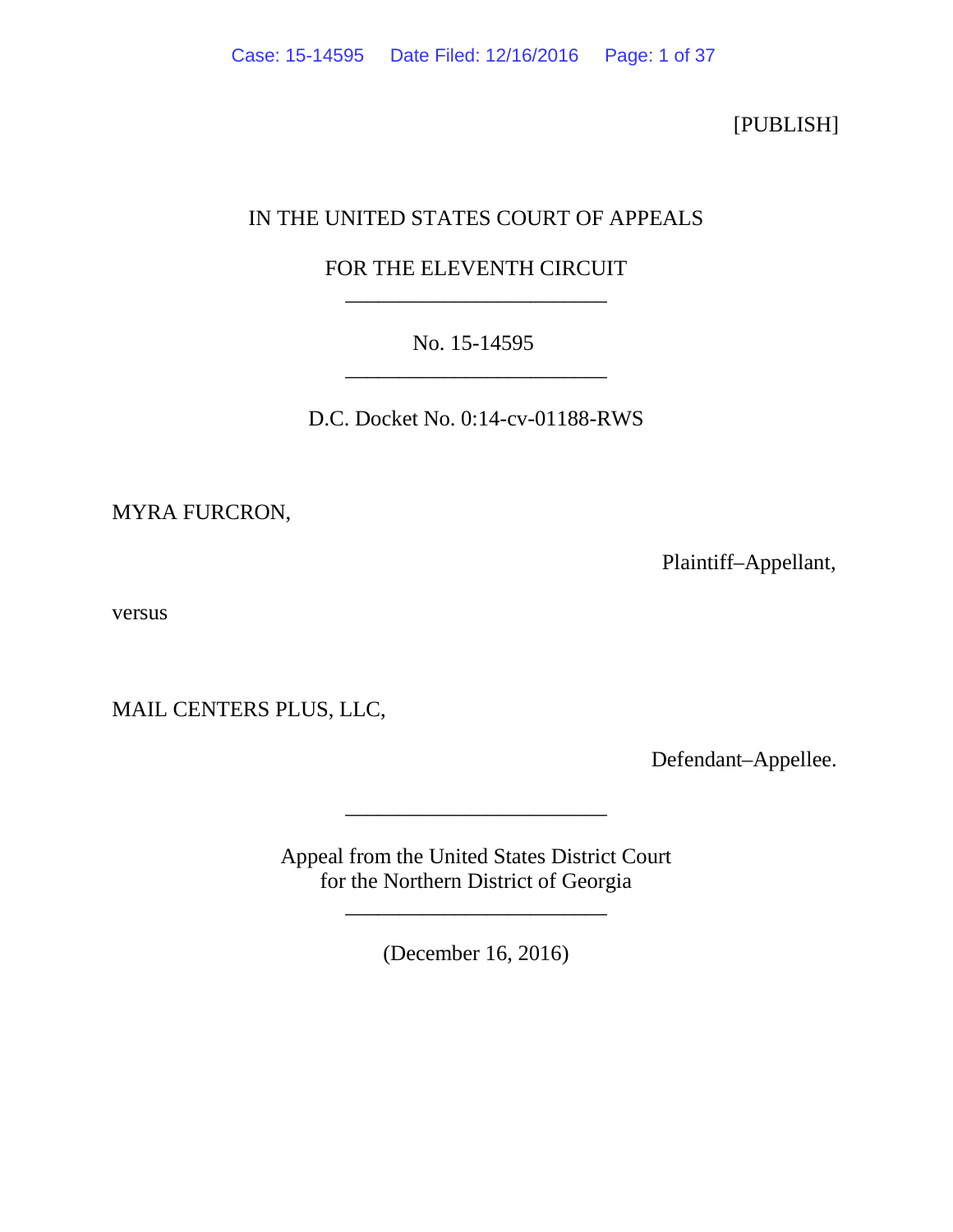# Before ROSENBAUM and JILL PRYOR, Circuit Judges, and SCHLESINGER,<sup>\*</sup> District Judge.

## SCHLESINGER, District Judge:

Myra Furcron ("Furcron") appeals an adverse summary judgment granted in favor of Mails Centers Plus, LLC ("MCP") on Furcron's claims of sexual harassment and retaliation. In addressing Furcron's sexual harassment claim, the district court found that Furcron failed to produce sufficient evidence that the alleged harassment was based on sex. On the retaliation claim, the district court found that Furcron failed to demonstrate that she engaged in protected activity and that Defendant's defense was a pretext for her termination. We vacate and remand in part, and affirm in part.

# **I. BACKGROUND**

# **A. Facts[1](#page-1-1)**

MCP is a business services provider specializing in a broad range of facilities and administrative support activities for mid-sized and large corporations. One of MCP's largest clients is the Coca-Cola Company—the site of the workplace where the majority of the events surrounding the facts of this case

<span id="page-1-0"></span><sup>∗</sup> Honorable Harvey E. Schlesinger, United States District Judge for the Middle District of Florida, sitting by designation.

<span id="page-1-1"></span><sup>&</sup>lt;sup>1</sup> This Court's use of the word "facts" is solely for purposes of reviewing the district court's rulings on the proceedings below and not necessarily the actual facts. *Kelly v. Curtis*, 21 F.3d 1544, 1546 (11th Cir. 1994).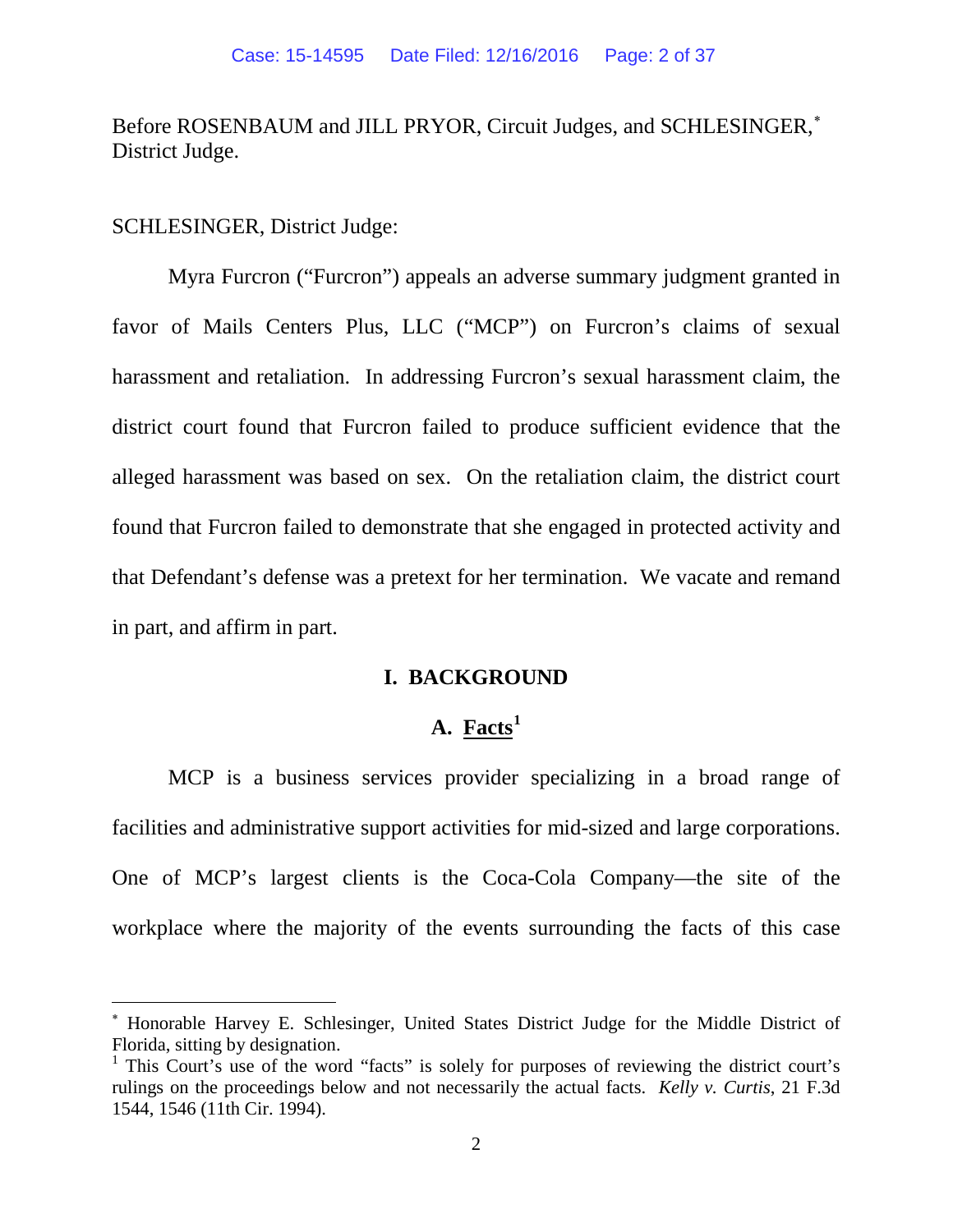#### Case: 15-14595 Date Filed: 12/16/2016 Page: 3 of 37

occurred. Furcron was hired by MCP in 2008 to work as a mailroom clerk. In 2010, she was transferred to Coke Receiving (the "KOR")—located on Coca-Cola's property in Atlanta, Georgia—where employees are responsible for receiving and sorting inbound mail and small packages throughout that work site. Daniel Seligman is the co-worker at KOR that Furcron alleges harassed her. Seligman was hired in 2011, also as a mailroom clerk. On November 27, 2012, for reasons that are disputed, Seligman was transferred to Furcron's work area. The events taking place between the day of Seligman's transfer to the KOR and the day of Furcron's termination, December 7, 2013, are the subject of the present dispute.

Seligman suffers from Asperger's syndrome, and the complications associated with the disorder have led to some difficulties for him in the workplace. Seligman often exhibits mannerisms that are generally considered awkward and inappropriate, including staring, brushing up against employees, and talking in people's faces. For instance, before his transfer to the KOR, an employee observed Seligman undressing in a workplace restroom. On another occasion, Seligman and another employee were discussing movies when Seligman, upon walking past a credit union, hypothesized about a movie scene where someone robbed a credit union. In a third incident, Seligman was observed in the workplace lobby acting strangely when another employee thought she overheard him say the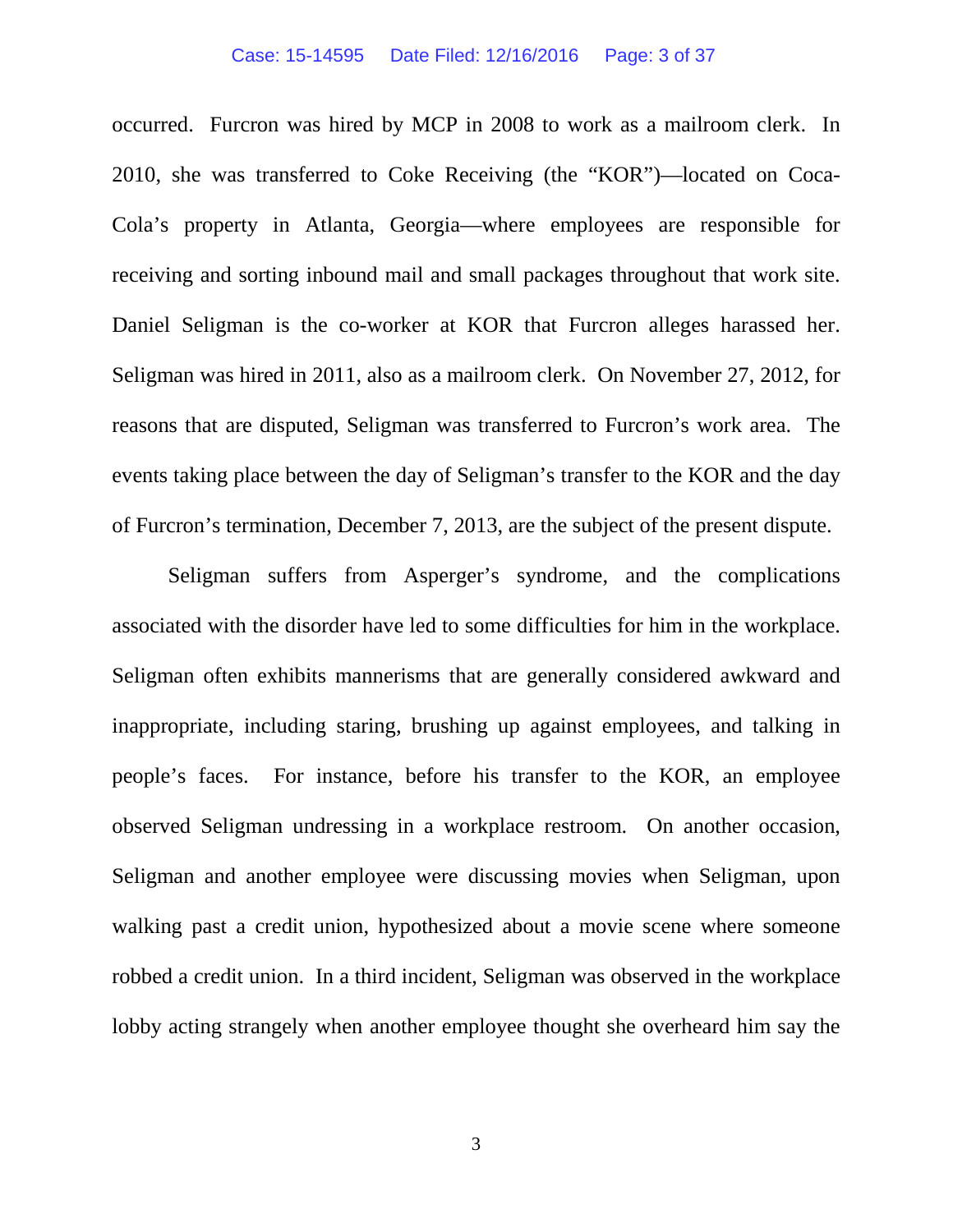word "kill." According to MCP, these incidents were all investigated, and no disciplinary action was necessary.

Perhaps the most significant incident concerns the circumstances of Seligman's transfer from Coca-Cola's mailroom to KOR. According to Furcron, MCP transferred Seligman to KOR after Seligman began to visit a female assistant in her office on a daily basis, distracting the assistant from her job. Furcron states that, in May of 2012, Seligman was counseled by Roger Maloney, co-manager of the KOR and Furcron's supervisor, to stay away from the assistant's work area. Later that year, in November, Seligman was again counseled by another supervisor that his actions towards the assistant were inappropriate. A short time after the second counseling, the assistant complained, which seems to have precipitated Seligman's transfer. The assistant's complaint, in Furcron's words, concerned Seligman's frequent visits to the assistant's work area, and her apprehension that it might be perceived as interfering with her job. Allegedly, Seligman would later tell Furcron that he was transferred for "stalking women in the parking lot."

MCP disputes the reasons for Seligman's transfer. While acknowledging Seligman had been counseled previously for his behavior, according to Ronald Davie (MCP's director of human resources), the assistant's complaint was out of concern for Seligman's well-being. As Seligman did not understand when to stop engaging individuals, the decision to transfer Seligman, Davie suggests, was to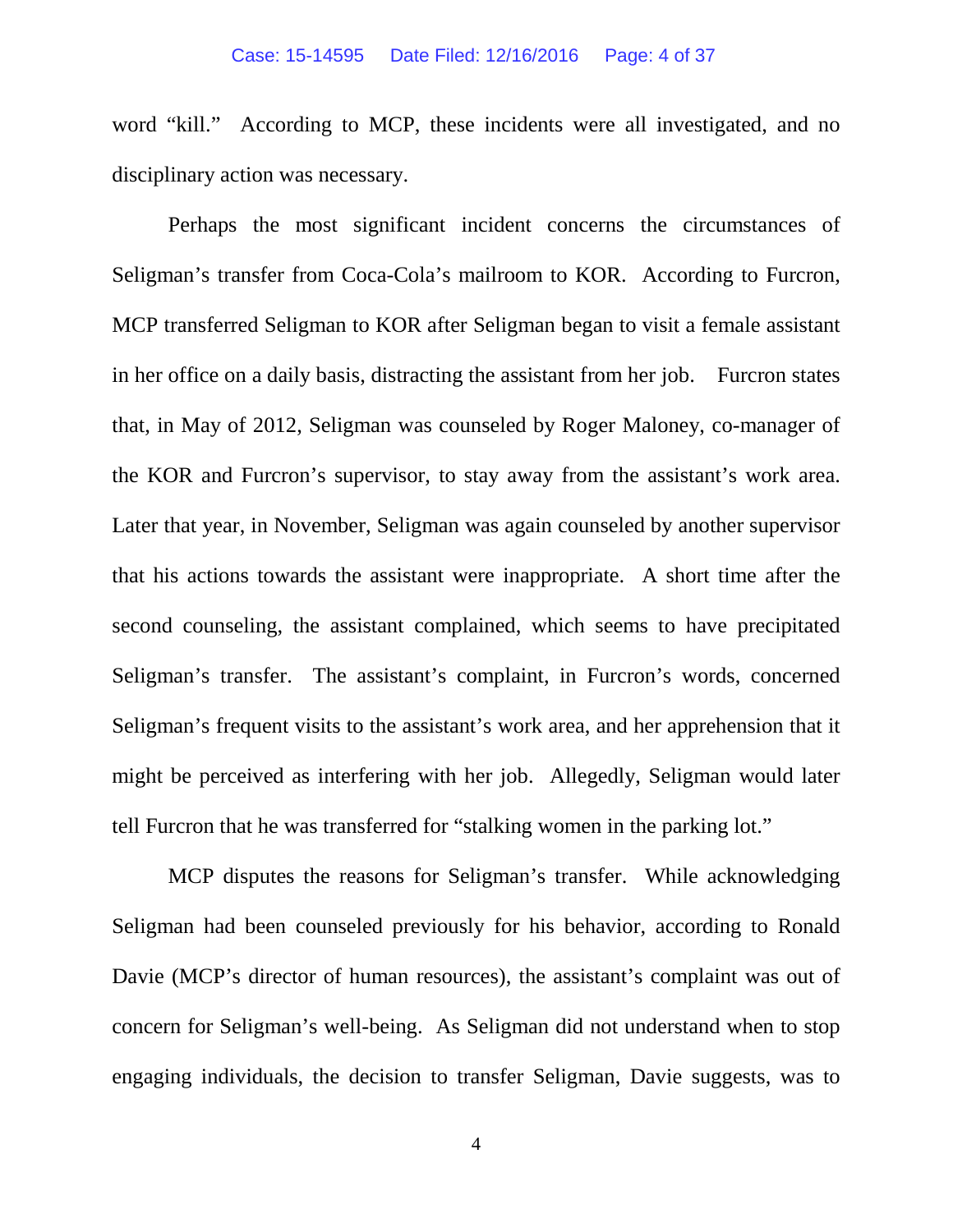limit Seligman's "downtime." In any case, Seligman was transferred and began working in the KOR on November 27, 2012.

Furcron initially attempted to befriend Seligman, in order to ease his adjustment to the KOR. She believes Seligman mistook her friendly demeanor for flirtation. During their six days working together, Furcron said Seligman frequently entered her work area and invaded her personal space. At other times, she said Seligman stared at her from afar. He also allegedly attempted to look down Furcron's shirt and at her underwear when she bent over. Another female employee, Tameka Johnson, who worked with Seligman during the same period as Furcron, gave testimony that Seligman would look at Johnson's breasts and her buttocks when she bent over.

Furcron observed that Seligman frequently ("on a daily basis") exhibited an erect penis while staring at her. More significantly, she said Seligman would deliberately bump and rub his erection against her. A co-worker, Sam Fortson, witnessed Seligman's state of arousal around Furcron, as well as the intentional bumping and rubbing. Fortson also observed Furcron crying because she had to work with Seligman.

Furcron did not initially complain to her managers, even though Seligman's actions made her uncomfortable and diminished her job performance, because she recognized Seligman's condition may have affected his behavior. However,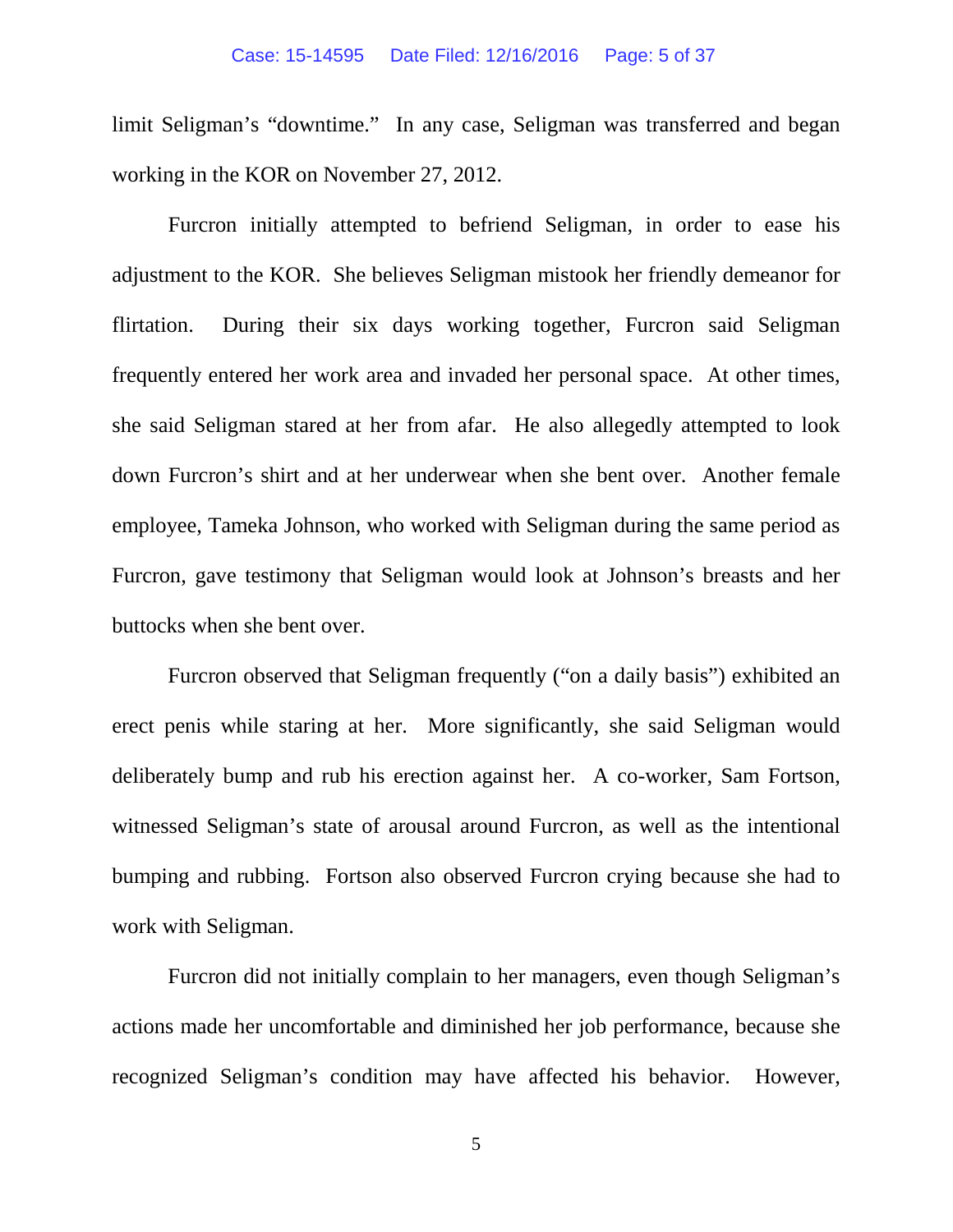### Case: 15-14595 Date Filed: 12/16/2016 Page: 6 of 37

Furcron did make her concerns known to Seligman, and Seligman appeared to understand. Nevertheless, the behavior continued, and ultimately Furcron complained to her supervisor, Maloney, about Seligman. She told Maloney she felt uncomfortable working around Seligman because he stared at her, invaded her personal space, and bumped and rubbed against her with an erection. Maloney's alleged response was that Seligman meant no harm, and that his conduct should be tolerated because of his disability. Furcron complained to Maloney on subsequent occasions, but Maloney refused to take action, claiming Seligman "had friends in high places at Coca-Cola, and it was out of his hands."

On November 30, 2012—three days after Seligman's transfer—Furcron took a picture of Seligman from the neck down, to prove to Maloney that Seligman "exhibited an erection in the workplace." Furcron explained that she did not take the photo to embarrass Seligman, but only to support her claim of sexual harassment. Furcron also showed the photograph to several co-workers, but when she did so is disputed. MCP claims that the photograph was shown to at least three non-management employees prior to Furcron approaching management. Furcron admits that she approached several female co-workers with the photograph, but only after showing the photograph to Maloney and receiving no response, and only to "make management take her complaints seriously."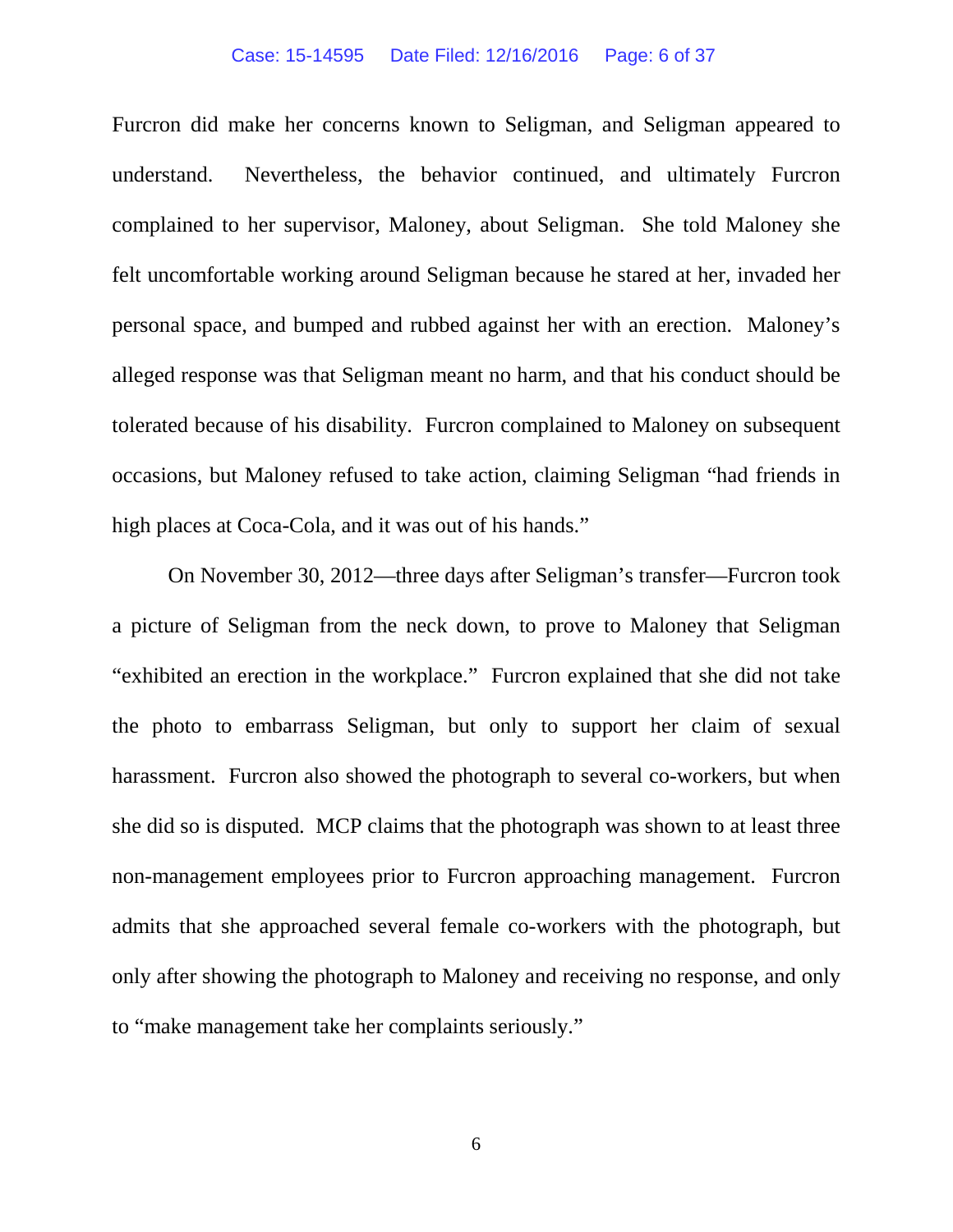## Case: 15-14595 Date Filed: 12/16/2016 Page: 7 of 37

Whatever the case, Furcron complained to Maloney about Seligman on December 3, 2012—according to MCP, for the first time. She says Maloney was dismissive, and laughed in response to being shown the photograph of Seligman's erection. She then requested to file a formal complaint with Human Resources ("HR"), and Maloney agreed to contact and report the complaint to HR on her behalf. According to MCP, immediately after this meeting, Maloney attempted to contact Davie (who was unavailable) but did contact Michael Wright, Senior Manager of Operations, to report the photograph and Furcron's statement that that Seligman had an erection. Maloney's notice prompted an immediate investigation, but Furcron claims that she never received a response from HR after her complaint to Maloney.

 The next day Furcron met with Wright, and later that day, with Vandrena Armstrong (also a manager), to discuss the photo and her concerns. Both managers allegedly reacted with laughter, and Armstrong responded that Seligman "was always like that."

The following day, December 5, 2012, Furcron sent an email to HR and two other MCP managers. In her short email, Furcron explained that she feared for her safety and needed to speak with someone as soon as possible. The majority of the email references the incidents prior to Seligman's transfer to the KOR. Furcron was clear that Seligman had a constant erection which caused her to be "very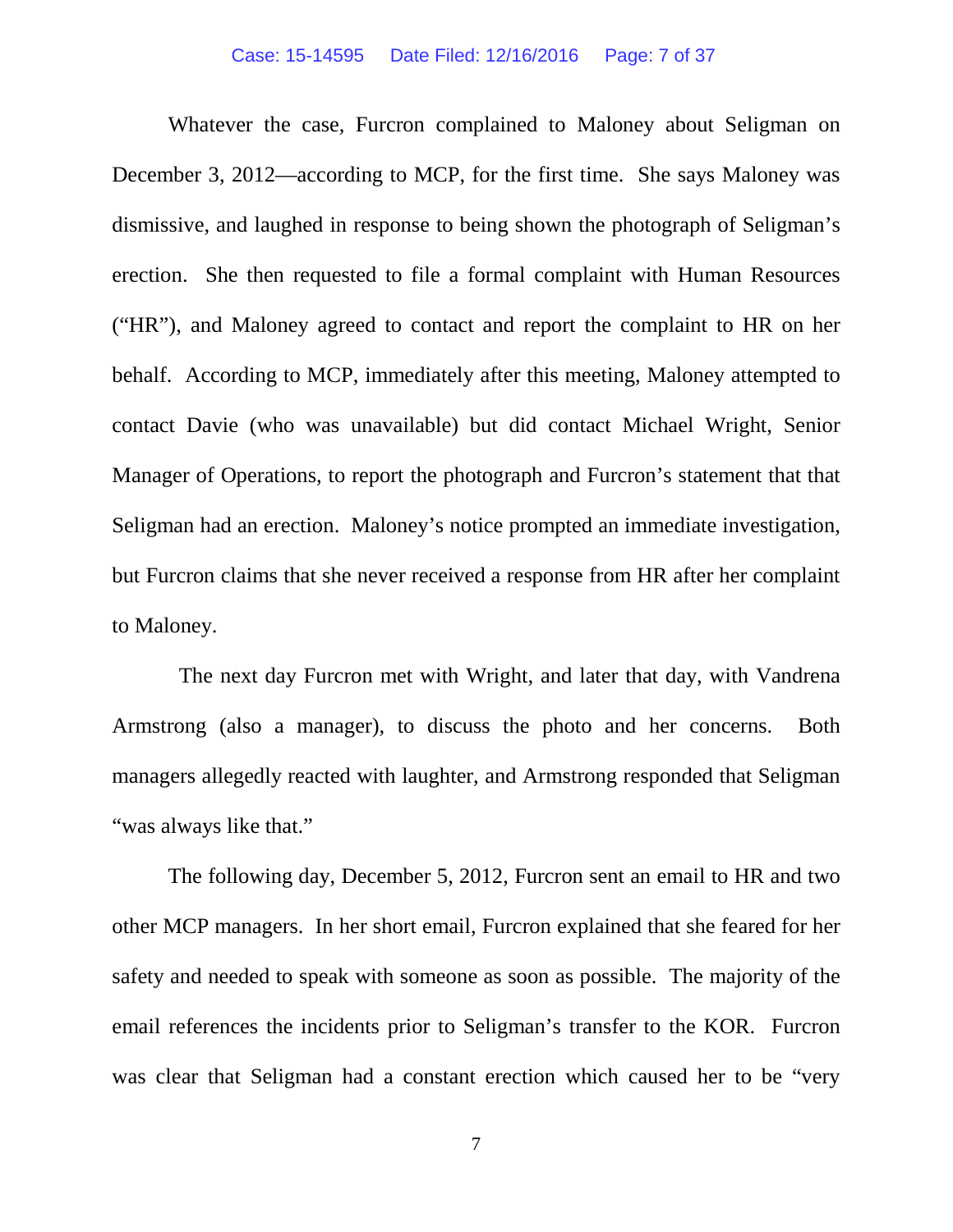### Case: 15-14595 Date Filed: 12/16/2016 Page: 8 of 37

uncomfortable." Shortly after Furcron sent the email, Maloney told her not to show the photograph to anyone.

The same day Furcron met with Wright and Davie. Furcron said the purpose of the meeting was to discuss "her trying to show a picture of Seligman to Wright." Furcron repeated her concerns with Seligman to both managers, but neither had much interest in what Furcron had to say. Instead, they were interested in the photograph of Seligman. In Furcron's deposition, however, she testified that she did not say anything at all about Seligman during the meeting; she also stated, however, that (after turning over the photograph) she tried to speak to Wright and Davie, but was not allowed to.

At the conclusion of the meeting, Furcron was suspended. Furcron says she was suspended to allow MCP to conduct an investigation, and was told that she could not to return to work until MCP contacted her. According to MCP, Furcron was suspended because she took an inappropriate photograph and admitted to showing it around the workplace, and because Furcron planned to show the photograph to other employees, in spite of her managers' instructions not to. MCP claims that Furcron was instructed, at the December 5th meeting, not to discuss her complaint or other confidential information while the investigation was pending. Furcron claims no such instructions were ever given.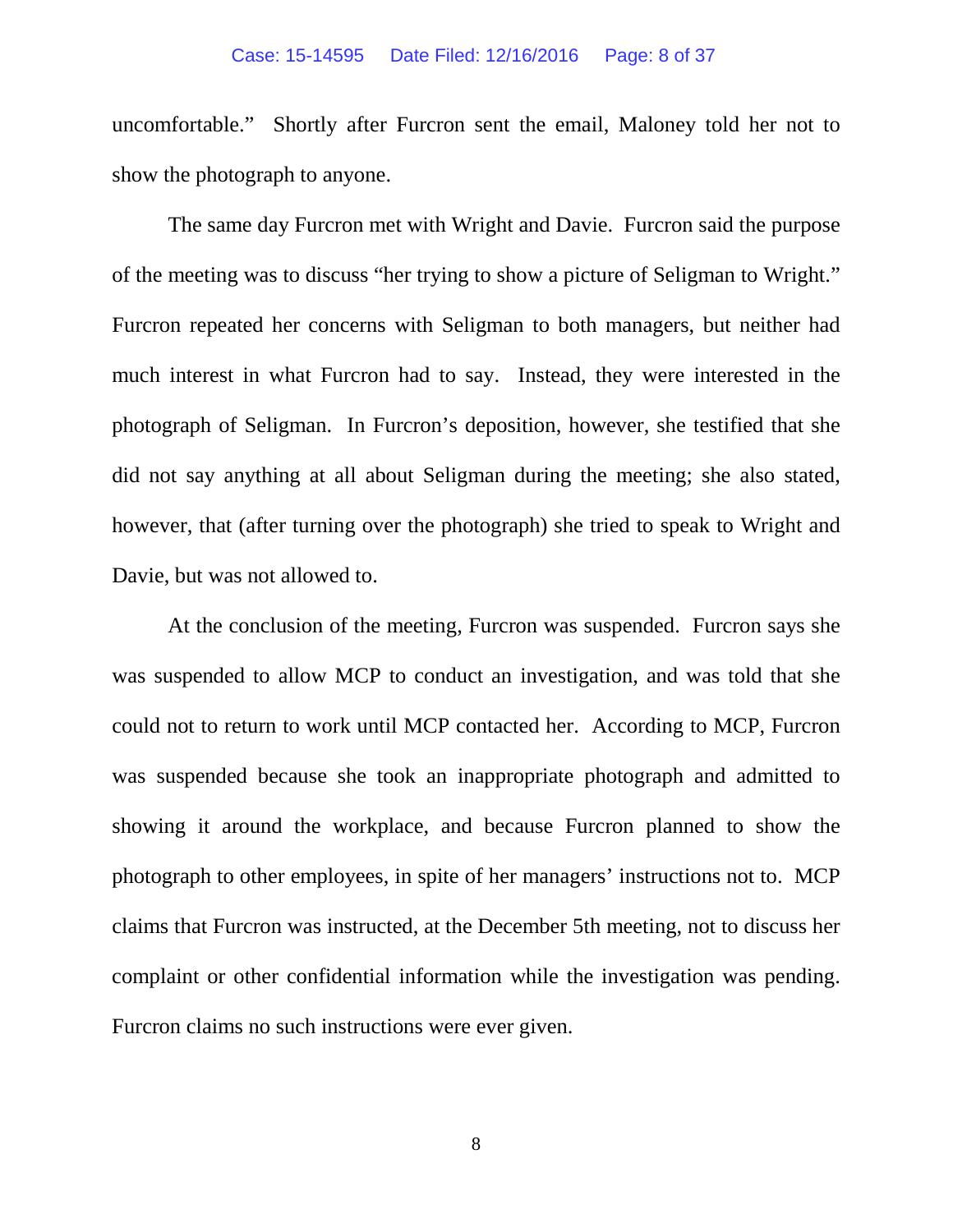On December 7, 2012, Furcron's employment was terminated. Wright and Davie informed her the decision was based on Furcron's taking the photograph of Seligman. The reason for termination listed on Furcron's Separation Notice is: "Taking sexually suggestive pictures of a male associate's private are without his permission or knowledge. Stored them in her camera and displayed the picture to other associates . . . ." Furcron suggests that she was terminated for reporting sexual harassment.

MCP gives an additional reason for the termination in Furcron's Disciplinary Form, which was not included in the Separation Notice. On December 6, 2012, an HR Representative from Coca-Cola contacted them to advise that Furcron had made numerous allegations against MCP—namely, that MCP had placed employees of both companies in danger by not following security policies and procedures in the workplace. Apparently, Furcron also discussed Seligman's photograph with Coke's HR Representative, and she was concerned that Furcron was showing pictures of an employee's crotch in the workplace.

As stated before, according to MCP, Furcron's violation of the company's previous instructions not to discuss the pending investigation, and upon concluding that Furcron did take and display a photograph of Seligman to co-workers in violation of its policies, MCP felt it had no option but to terminate Furcron. Furcron insists that she violated no rules or directives. She states that MCP never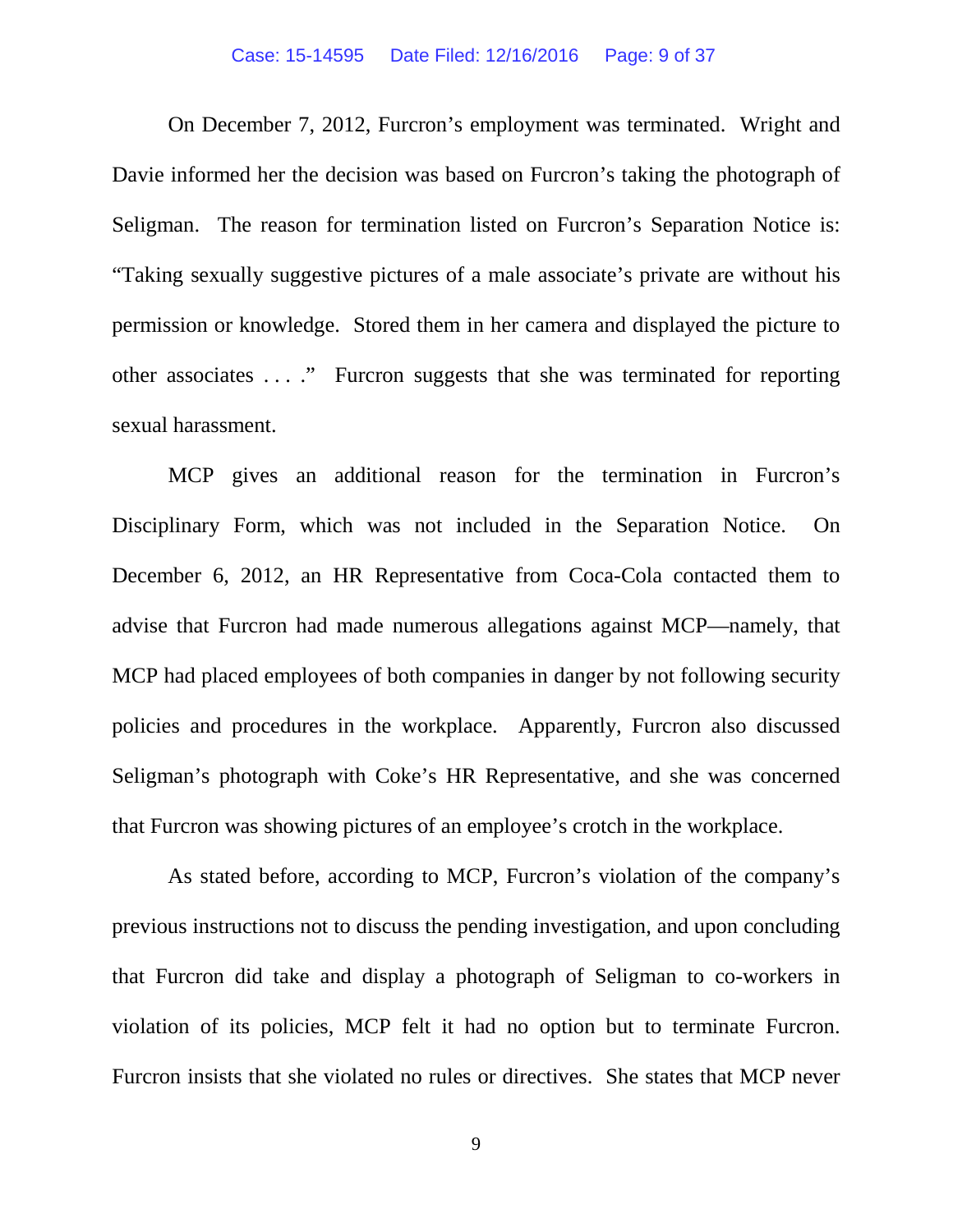instructed her to refrain from showing the photograph to others at the December 5th meeting and that she complied with those instructions. Further, she states, MCP did not ask her to refrain from discussing the investigation while it was pending. Furcron also admits to contacting Coca Cola, but insists she did not do so until after her termination.

Four days after she was terminated, on December 11, 2012, Furcron filed a Charge of Discrimination with the Equal Employment Opportunity Commission. She was issued a Notice of Right to Sue around December 10, 2013.

# **B. Procedural History**

Furcron filed her initial Complaint in the Superior Court of DeKalb County in the State of Georgia on March 7, 2014, alleging sexual harassment and retaliation under Title VII, 42 U.S.C. § 2000e. MCP removed the case to the United States District Court for the Northern District of Georgia on April 22, 2014. After the close of discovery, MCP filed a Motion for Summary Judgment as to both counts of Furcron's Complaint, which was subsequently submitted to the Magistrate Judge for a Report and Recommendation. MCP also filed a Motion to Exclude the Declarations<sup>[2](#page-9-0)</sup> of Furcron and witness Tameka Johnson—this motion was also submitted to the Magistrate Judge.

<span id="page-9-0"></span><sup>&</sup>lt;sup>2</sup> The Court clarifies that although "[t]he terms 'declaration' and 'affidavit' are used interchangeably in common parlance and in case law, . . . [a]n affidavit is made under oath; a declaration is not sworn, but is subject to the penalty of perjury." *Soutter v. Equifax Info. Servs.*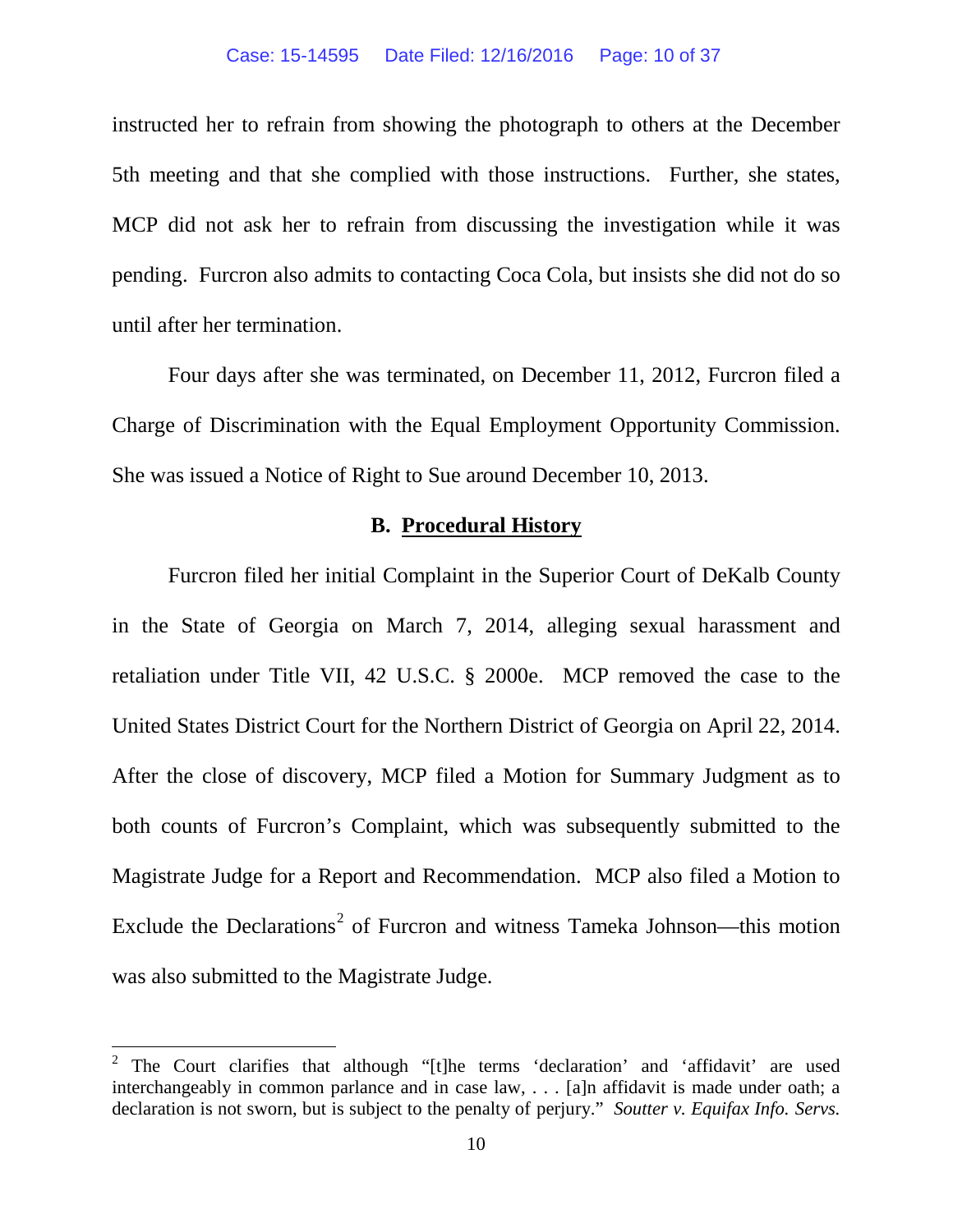#### Case: 15-14595 Date Filed: 12/16/2016 Page: 11 of 37

On the Motion to Exclude, the Magistrate Judge ruled that portions of Furcron's Declaration contradicted her prior deposition testimony, and excluded those portions on that basis. The Magistrate Judge excluded Johnson's Declaration as immaterial. The Report and Recommendation recommended granting summary judgment to MCP on both of Furcron's counts. On the sexual harassment claim, the Magistrate Judge found that Furcron failed to submit sufficient evidence that the harassment was severe or pervasive, or that it was based on Furcron's sex. As for the retaliation claim, the Magistrate Judge found that Furcron did not engage in protected speech; he also concluded that Furcron failed to demonstrate a pretext for her suspension and termination. Furcron objected to the Report and Recommendation as well as the evidentiary rulings, and requested the district court review these findings.

Without articulating a standard of review, the district court adopted the Report and Recommendation's conclusions, but rejected the Magistrate Judge's finding on the severity and pervasiveness of the harassment. Summary Judgment was entered in favor of MCP. Furcron timely filed the instant appeal.

 $\overline{a}$ 

*LLC*, 299 F.R.D. 126, 128 n.4 (E.D. Va. 2014). The statements submitted by Furcron were not made under oath, but included language subjecting the declarants to the penalty of perjury. Thus, the sworn statements are properly termed "declarations," rather than "affidavits." Nevertheless, declarations are afforded the same legal weight as affidavits, and are treated accordingly. *See* 28 U.S.C. § 1746.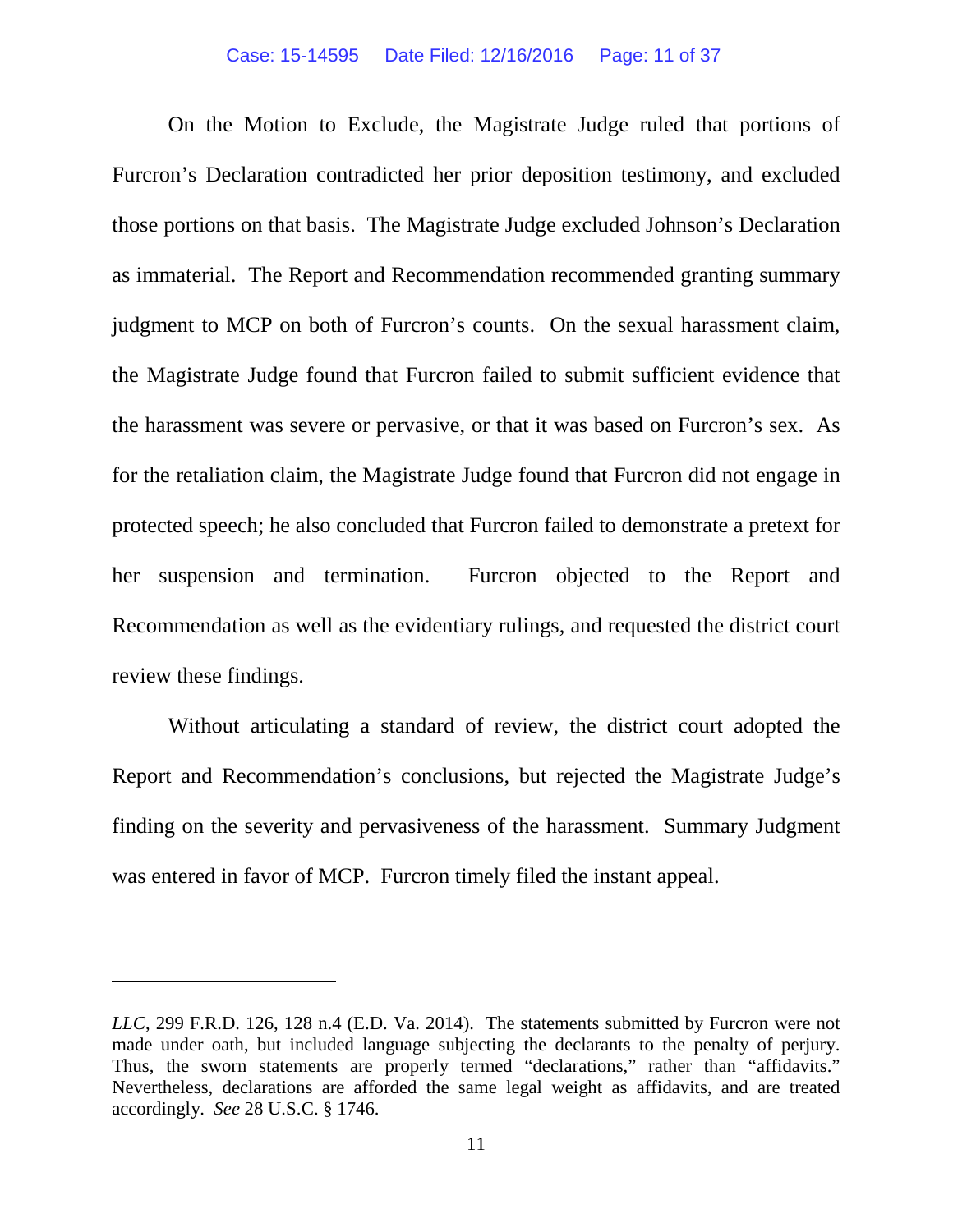## **II. STANDARDS OF REVIEW**

We review a district court's grant of summary judgment *de novo*. *Jones v. UPS Ground Freight*, 683 F.3d 1283, 1291 (11th Cir. 2012). Our review is guided by our previous admonition that "[s]ummary judgment is such a lethal weapon, depriving a litigant of a trial on the issue, caution must be used to ensure only those cases devoid of any need for factual determinations are disposed of by summary judgment." *Tippens v. Celotex Corp.*, 805 F.2d 949, 952–53 (11th Cir. 1986).

A grant of summary judgment will be affirmed if "there is no genuine dispute as to any material fact and the movant is entitled to judgment as a matter of law." Fed. R. Civ. P. 56(a). "The moving party bears the initial burden of demonstrating the absence of a genuine dispute of material fact." *FindWhat Inv'r Grp. v. FindWhat.com*, 658 F.3d 1282, 1307 (11th Cir. 2011) (citing *Celotex Corp. v. Catrett*, 477 U.S. 317, 323 (1986)). A "material" fact is one that "might affect the outcome of the suit under the governing law." *Anderson v. Liberty Lobby, Inc.*, 477 U.S. 242, 248 (1986). A material fact is genuine "if the evidence is such that a reasonable jury could return a verdict for the nonmoving party." *Id.*

The Federal Rules of Civil Procedure require "the court . . . examine any pleadings, depositions, answers to interrogatories, admissions, and affidavits in a light that is most favorable to the non-moving party." *Hillburn v. Murata Elec. N. Am., Inc.*, 181 F.3d 1220, 1225 (11th Cir. 1999) (citing Fed. R. Civ. P. 56(c)). Put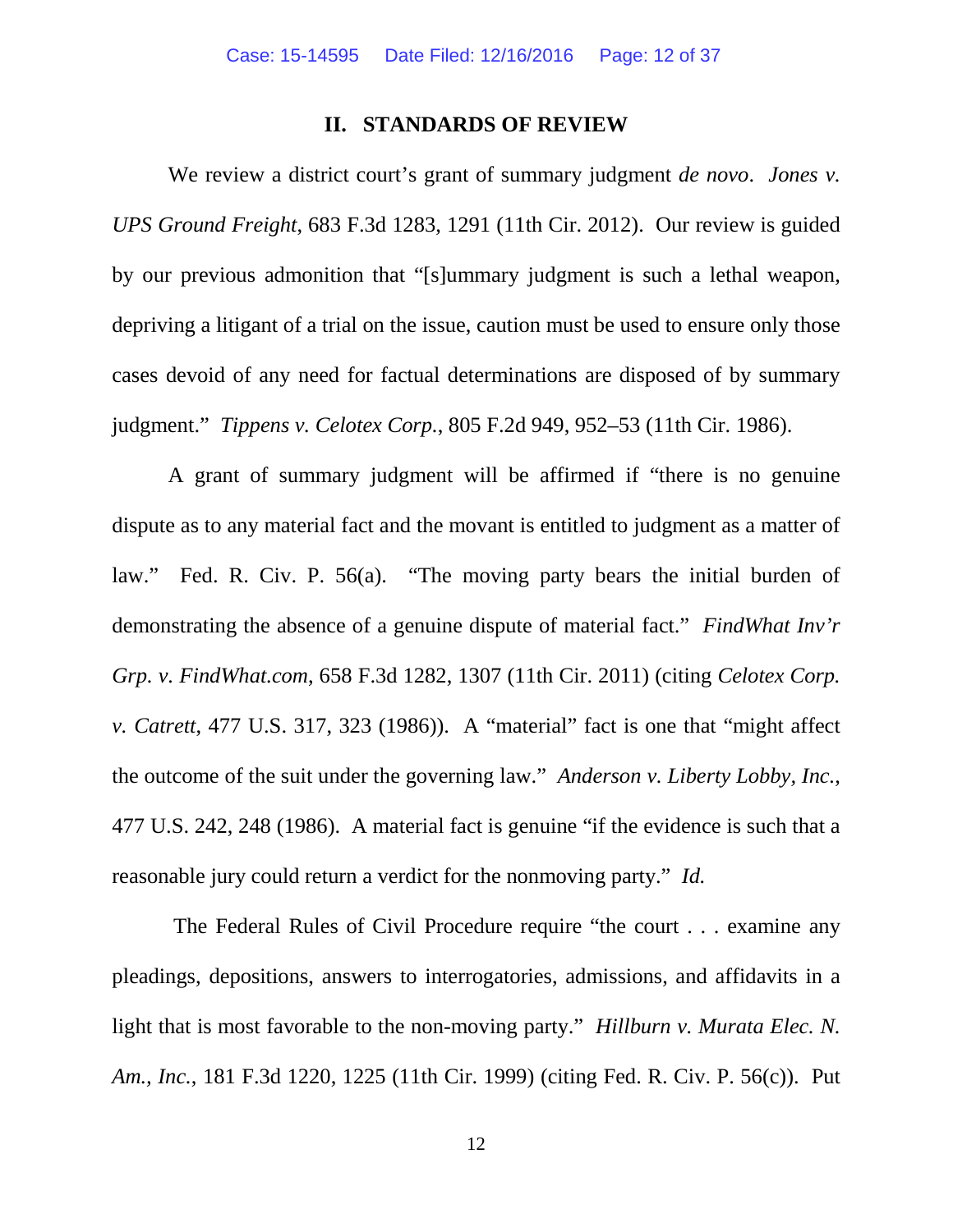#### Case: 15-14595 Date Filed: 12/16/2016 Page: 13 of 37

differently, we must "view all of the evidence in the light most favorable to the nonmoving party and draw all reasonable inferences in that party's favor." *Findwhat*, 658 F.3d at 1307. Thus, the Court "may not weigh conflicting evidence or make credibility determinations of its own." *Id*.

We review the district court's rulings on the admission of evidence for abuse of discretion. *Goulah v. Ford Motor Co.*, 118 F.3d 1478, 1483 (11th Cir. 1997). A district court abuses its discretion where its "decision rests upon a clearly erroneous finding of fact, an errant conclusion of law, or an improper application of law to fact." *United States v. Westry*, 524 F.3d 1198, 1214 (11th Cir. 2008) (quoting *United States v. Smith*, 459 F.3d 1276, 1295 (11th Cir. 2006)) (internal quotation marks omitted). The district court's evidentiary rulings will be affirmed "unless the district court has made a clear error of judgment or has applied an incorrect legal standard." *Conroy v. Abraham Chevrolet-Tampa, Inc.*, 375 F.3d 1228, 1232 (11th Cir. 2004) (internal quotation marks omitted) (citing *Piamba Cortes v. Am. Airlines, Inc.*, 177 F.3d 1272, 1306 (11th Cir. 1999)).

However, even a clearly erroneous evidentiary ruling will be affirmed if harmless. *See Perry v. State Farm Fire & Cas. Co.*, 734 F.2d 1441, 1446 (11th Cir. 1984). An error is harmless unless it affects the substantial rights of the parties. *Id.* (citing Fed. R. Evid. 103; Fed. R. Civ. P. 61); *see also Guolah*, 118 F.3d at 1483 (stating "[this court] will not overturn an evidentiary ruling unless the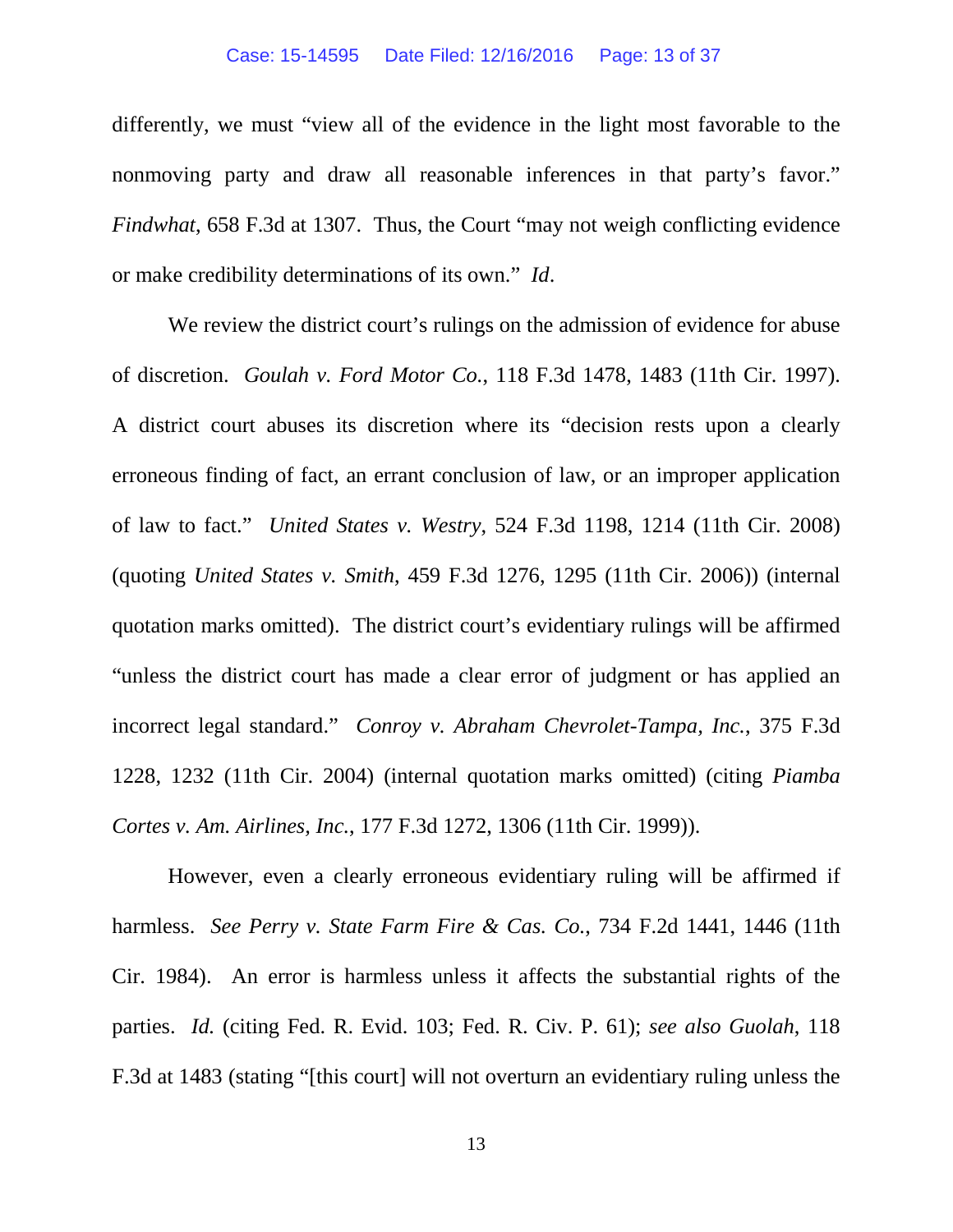#### Case: 15-14595 Date Filed: 12/16/2016 Page: 14 of 37

moving party proves a substantial prejudicial effect.").Substantial rights are affected "if one cannot say, with fair assurance . . . that the judgment was not substantially swayed by the error." *Aetna Cas. & Sur. Co. v. Gosdin*, 803 F.2d 1153, 1159–60 (11th Cir. 1986) (quoting *Kotteakos v. United States.*, 328 U.S. 750, 764–65 (1946)).

## **III. DISCUSSION**

## **A. The Sexual Harassment Claim**

Furcron argues that the district court committed reversible error in excluding portions of Furcron's Declaration and the entire Declaration of Tameka Johnson. She further argues the district court erred in granting MCP summary judgment on Furcron's sexual harassment claim. For the reasons set forth below, we conclude the exclusion of Johnson's Declaration was an abuse of discretion. Because resolution of this issue is sufficient to dispose of the claim on appeal, we limit our inquiry to addressing only the district court's evidentiary ruling.

Under Title VII of the Civil Rights Act of 1964, it is unlawful for an employer "to discriminate against any individual with respect to his compensation, terms, conditions, or privileges of employment, because of such individual's race, color, religion, sex, or national origin." 42 U.S.C. § 2000e–2(a)(1). Sexual harassment that takes the form of a hostile work environment is actionable under Title VII. *Meritor Sav. Bank, FSB v. Vinson*, 477 U.S. 57, 66 (1986).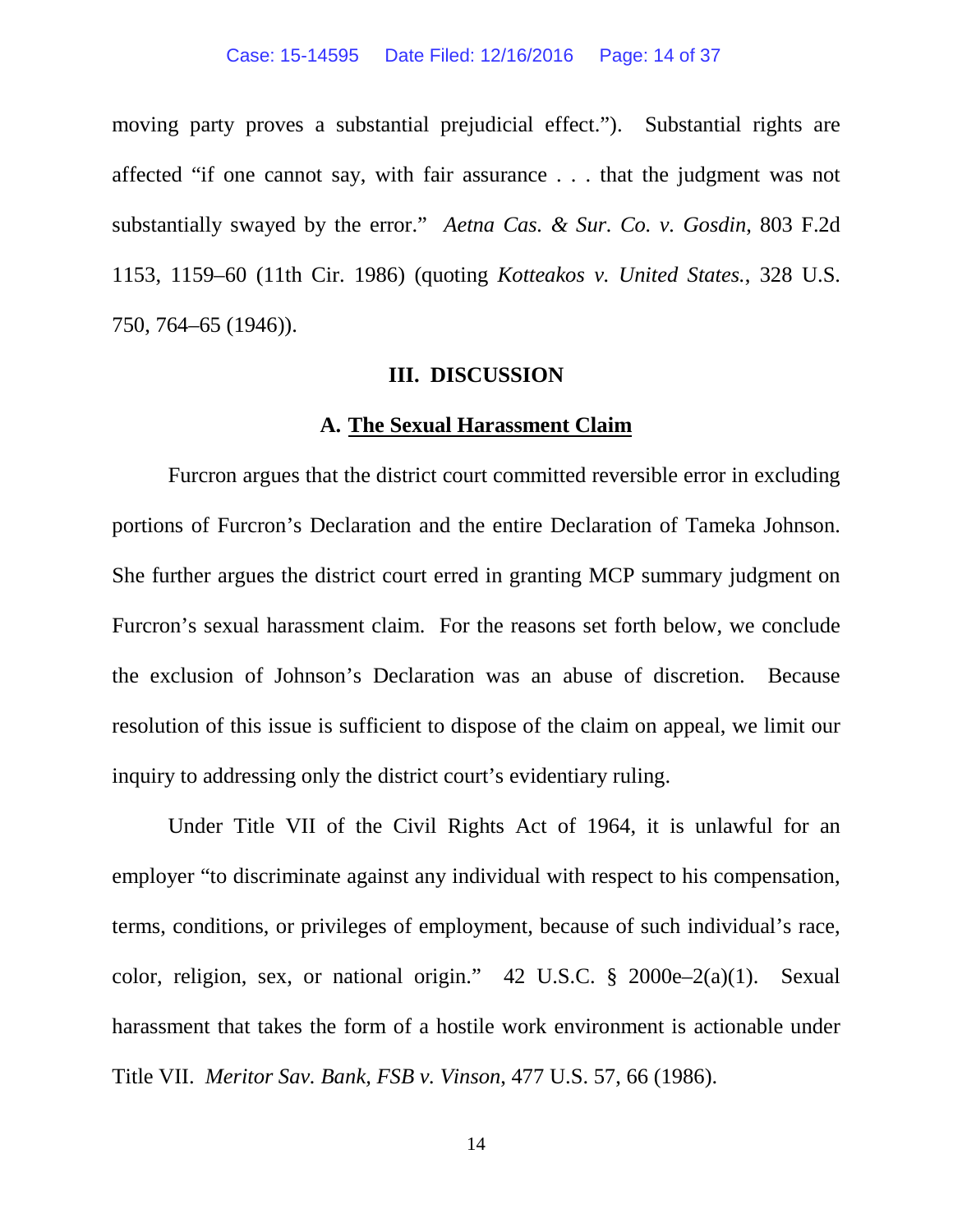## Case: 15-14595 Date Filed: 12/16/2016 Page: 15 of 37

To establish a prima facie case for a hostile work environment based on sexual harassment, an employee must demonstrate the following essential elements: (1) she belongs to a protected group; (2) she was subject to unwelcome harassment; (3) the harassment was based on sex; (4) the harassment was sufficiently severe or pervasive to alter the terms and conditions of the employment; and (5) there is a basis for holding the employer liable for the harassment. *Miller v. Kenworth of Dothan, Inc.*, 277 F.3d 1269, 1275 (11th Cir. 2002).

The Magistrate Judge's Report and Recommendation focused on elements three and four, concluding that Furcron could not demonstrate a genuine issue of material fact as to either. Critical to the Magistrate Judge's recommendation, however, was his contemporaneous evidentiary ruling, which excluded two Declarations filed by Furcron in opposition to MCP's motion. The first Declaration was Furcron's, to which the Magistrate Judge applied the "sham affidavit" rule, and excluded "to the extent that [Furcron's] testimony in her Declaration contradicts her prior sworn deposition testimony . . . ." The second Declaration was from Tameka Johnson, a co-worker. The Magistrate Judge excluded Johnson's Declaration as "largely immaterial," without any further explanation.

In its review of the Report and Recommendation, the district court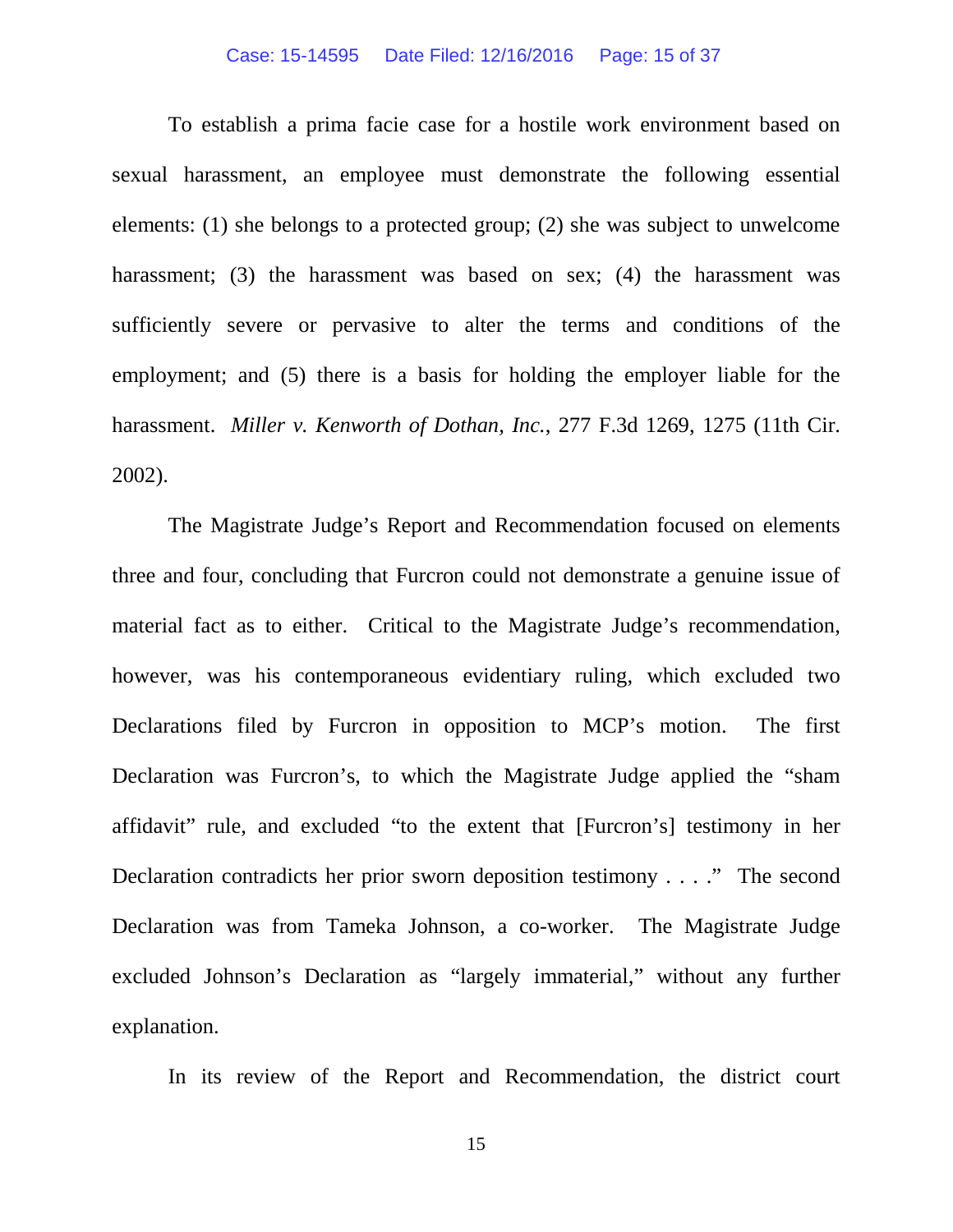determined that, as to the "severe or pervasive" element, the Magistrate Judge did not sufficiently construe the facts in favor of Furcron and rejected that portion of the recommendation. However, the district court adopted the recommendation as to the "based on sex" element, stating: "The evidence in the record shows that Seligman's constant erection did not relate to [Furcron's] sex or gender. [Furcron] has not offered any evidence to show that Seligman singled her our because of her sex, and accordingly, her Title VII sexual harassment claim must fail." On that basis, the district court granted summary judgment in favor of MCP. It did so, however, without identifying which part of the Magistrate Judge's evidentiary ruling it was adopting. As a consequence, we are unable to determine what consideration the district court gave the Declarations, if any, in its decision to grant summary judgment on the sexual harassment claim.<sup>[3](#page-15-0)</sup>

# **1.** *Summary Judgment is Improper if Furcron's Declaration is Not Excluded*

Although the district court concluded that Furcron could establish a genuine dispute of material fact as to the "severity and pervasiveness" of Seligman's alleged harassment, it ultimately held that she failed to proffer any evidence to establish that the harassment was "based on sex."

Title VII is implicated where a plaintiff's working conditions have been

<span id="page-15-0"></span><sup>&</sup>lt;sup>3</sup> As to Furcron's retaliation claim, discussed *infra*, the district court adopted the Magistrate Judge's recommendation in its entirety, which would include the decision to exclude the declarations.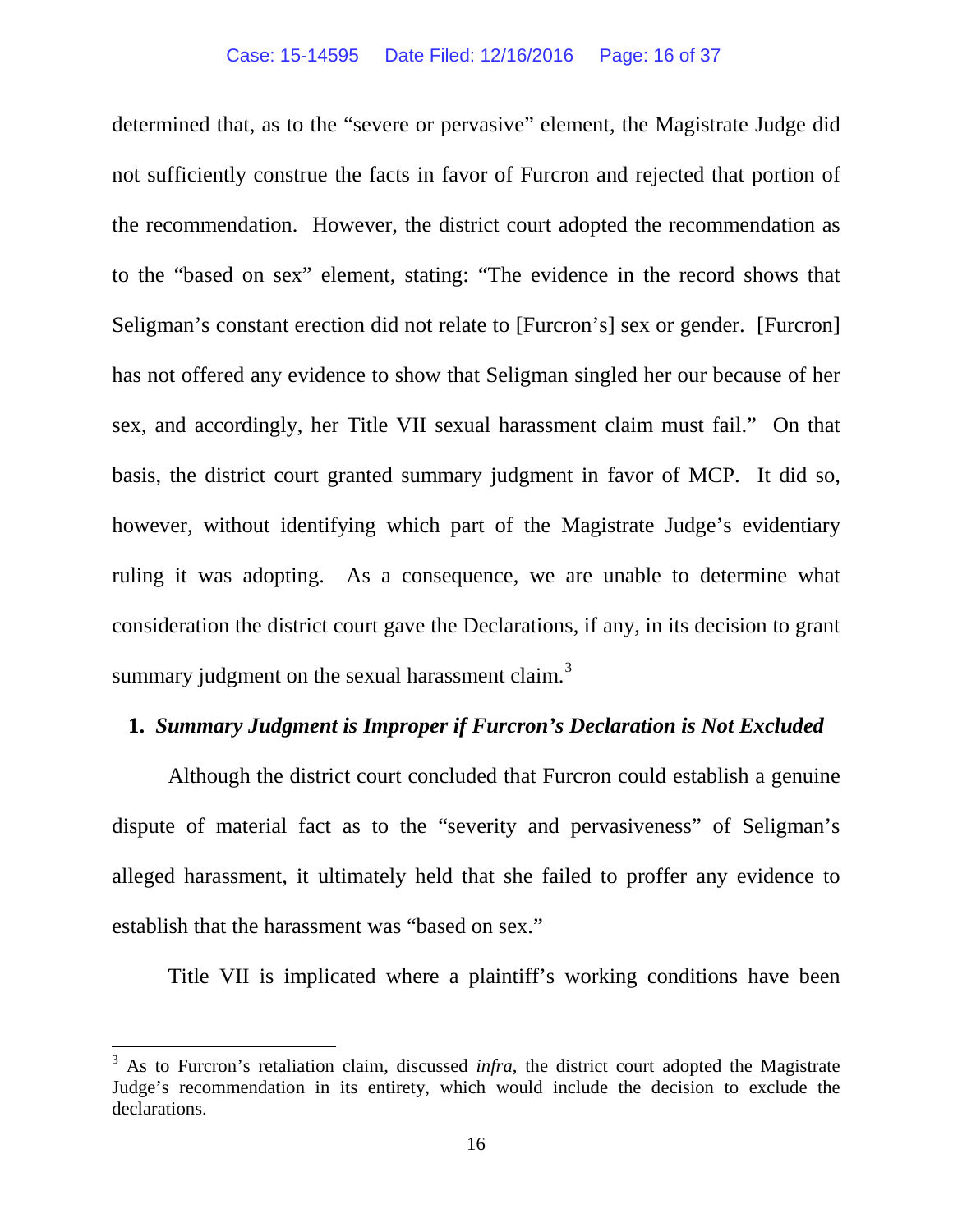discriminatorily altered based on her gender. *Harris v. Forklift Sys., Inc.*, 510 U.S. 17, 25 (1993) (Scalia, J., concurring); *see also Car v. Allison Gas Turbine Div., Gen. Motors Corp.*, 32 F.3d 1007, 1009 (7th Cir. 1994) (stating "the first [question] is whether the plaintiff was, because of her sex, subjected to such hostile, intimidating, or degrading behavior, verbal or nonverbal, as to affect adversely the conditions under which she worked."). A plaintiff must "prove that but for her sex, she would not have been subject to sexual harassment." *Henson v. City of Dundee*, 682 F.2d 897, 904 (11th Cir. 1982). However, the "harassing conduct need not be motivated by sexual desire to support an inference of discrimination on the basis of sex." *Oncale v. Sundower Offshore Servs., Inc.*, 523 U.S. 75, 80 (1998).

Some of the relevant portions of Furcron's excluded Declaration include:

- "Mr. Seligman would often have an erect penis when he was staring at me."
- "Frequently, Seligman deliberately bumped against and rubbed against me when he had an erection."
- "Mr. Seligman's actions had a significant negative impact on my job performance because I was forced to focus my attention on preventing Mr. Seligman from rubbing against me and staring at me."
- "I complained to [my manager] because I continued to feel threatened, unsafe and humiliated due to Mr. Seligman's behavior and because I could not work in a situation where I was so frequently sexually harassed."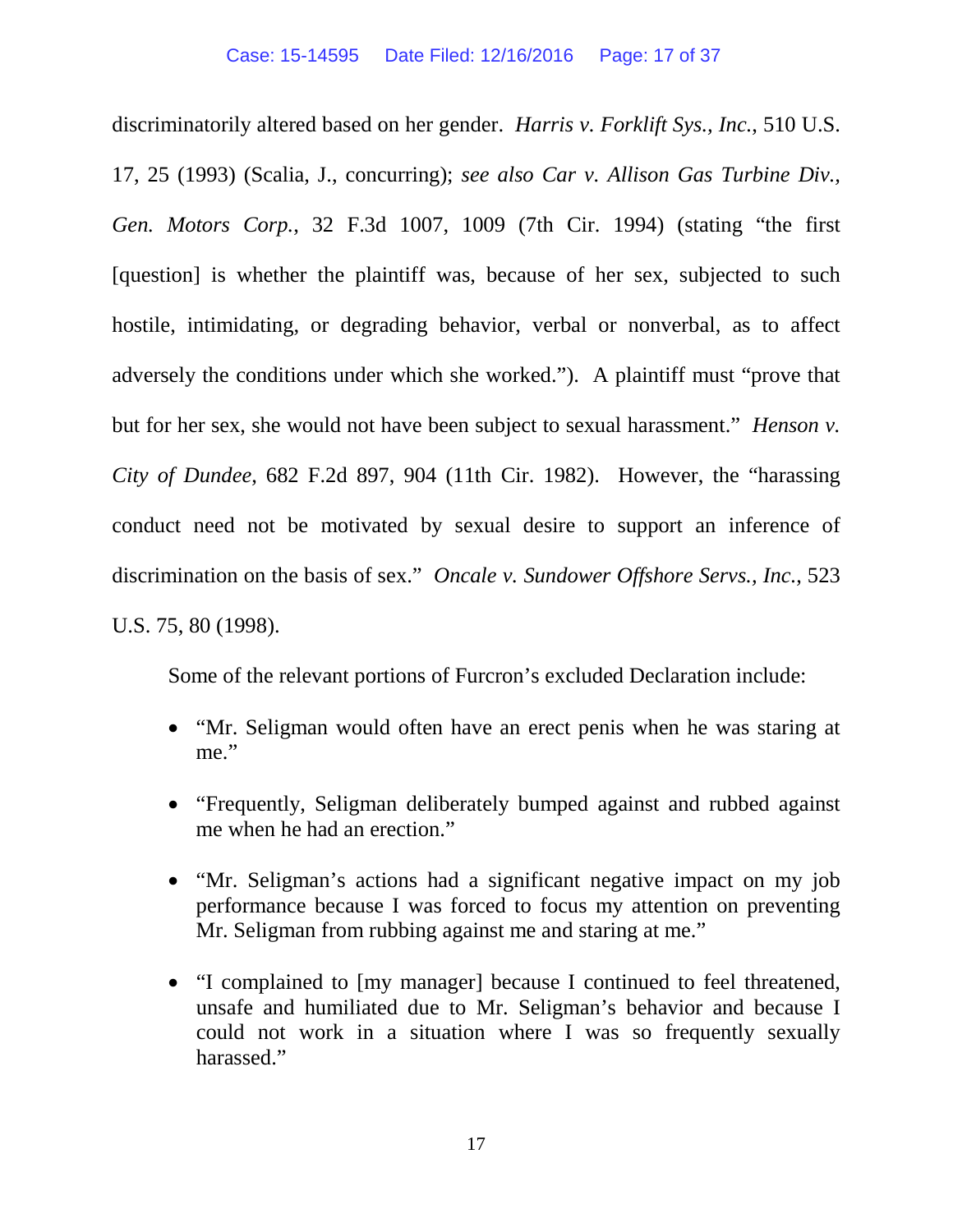- "I specifically told [my manager] that Mr. Seligman bumped against me with an erect penis."
- "When Mr. Seligman did not have a specific task, he would frequently return to my work area. This would happen multiple times a day."
- "I frequently felt like Mr. Seligman was trying to look down my shirt and at my underwear."

These statements, as well as the statements in Johnson's excluded Declaration, *see infra* Part III.A.3, compel the conclusion that a genuine dispute of material fact exists regarding whether Seligman's constant state of arousal related to Furcron's gender. That is, a reasonable jury could infer from this evidence that the discrimination complained of was based on sex, *Oncale*, 523 U.S. at 80, or that Furcron's work conditions were altered based on sex. *Harris*, 510 U.S. at 25. Hence, in granting summary judgment on the sexual harassment claim, the district court either made an impermissible "weight and credibility" determination, or it excluded Furcron's Declaration on the basis of the Magistrate Judge's erroneous evidentiary ruling. Out of deference to the district court, we assume that summary judgment was granted because it adopted the evidentiary ruling.

# **2.** *The Exclusion of Furcron's Declaration*

The basis for the exclusion of portions of Furcron's Declaration was the Magistrate Judge's application of the "sham affidavit" rule. As with other evidentiary rulings, a district court's decision to strike an affidavit as a "sham" is reviewed for abuse of discretion. *See Telfair v. First Union Mortg. Corp.*, 216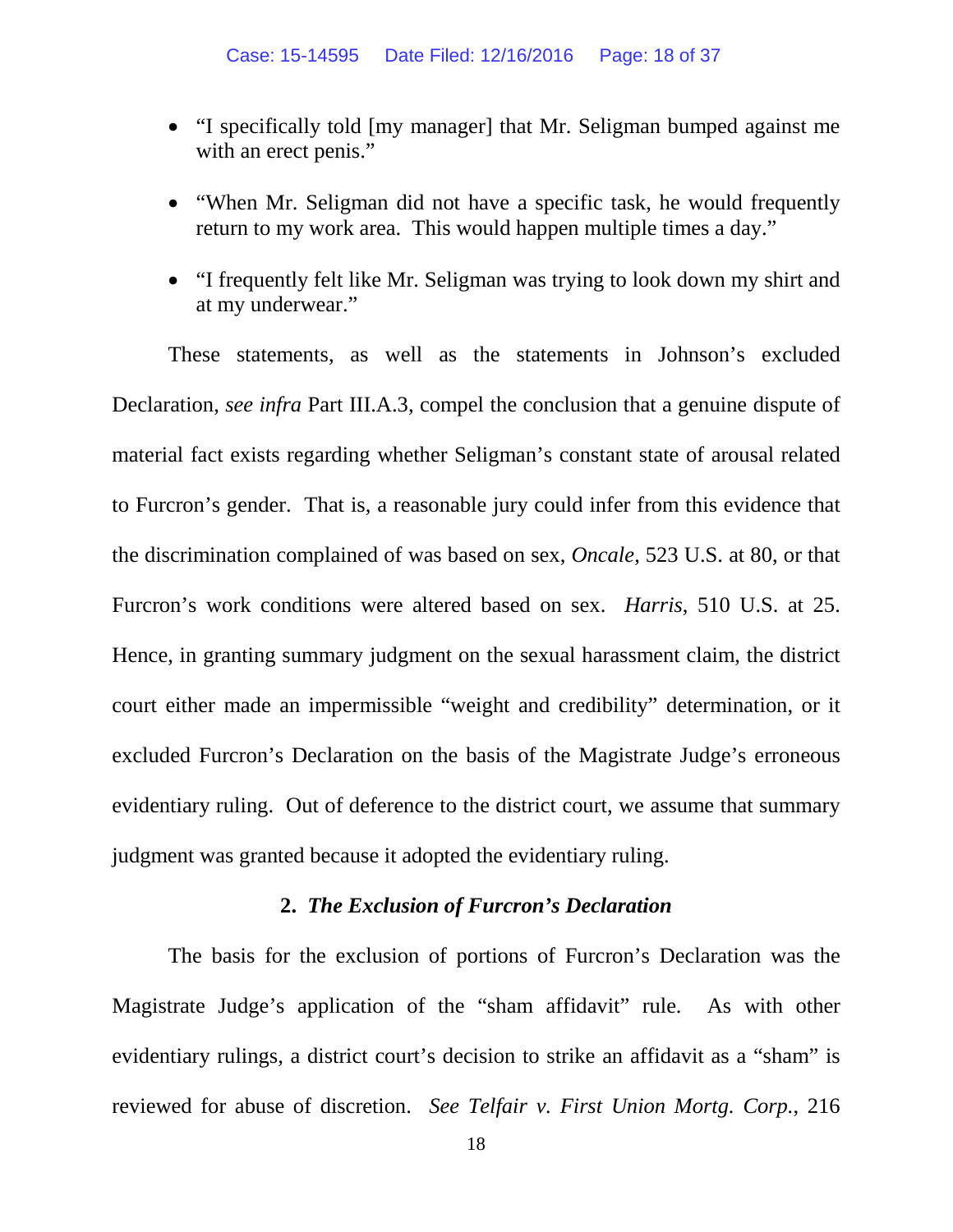F.3d 1333, 1337, 1342–43 (11th Cir. 2000). As such, Furcron must demonstrate the district court's ruling "rests upon a clearly erroneous finding of fact, an errant conclusion of law, or an improper application of law to fact." *Westry*, 524 F.3d at 1214.

The Eleventh Circuit, in limited circumstances, allows a court to disregard an affidavit as a matter of law when, without explanation, it flatly contradicts his or her own prior deposition testimony for the transparent purpose of creating a genuine issue of fact where none existed previously. *See Tippens*, 805 F.2d at 953–54; *Van T. Junkins & Assocs. v. U.S. Indus.*, 736 F.2d 656 (11th Cir. 1984). However, the rule only operates in a limited manner to exclude unexplained discrepancies and inconsistencies, as opposed to those "which create an issue of credibility or go to the weight of the evidence." *Tippens*, at 953; *see also Strickland v. Norfolk S. Ry. Co.*, 692 F.3d 1151, 1162 (11th Cir. 2012) (stating, "[where] the apparent contradiction derives not from purposeful fabrication but instead from dialectical misunderstanding . . . any apparent contradiction becomes 'an issue of credibility or go[es] to the weight of the evidence' ") (alterations in original). Put differently, "[a]n opposing party's affidavit should be considered although it differs from or varies [from] his evidence as given by deposition or another affidavit and the two in conjunction may disclose as issue of credibility." *Tippens*, at 953*.* (quoting *Moore's Federal Practice* § 56.15 (2d ed. 1985))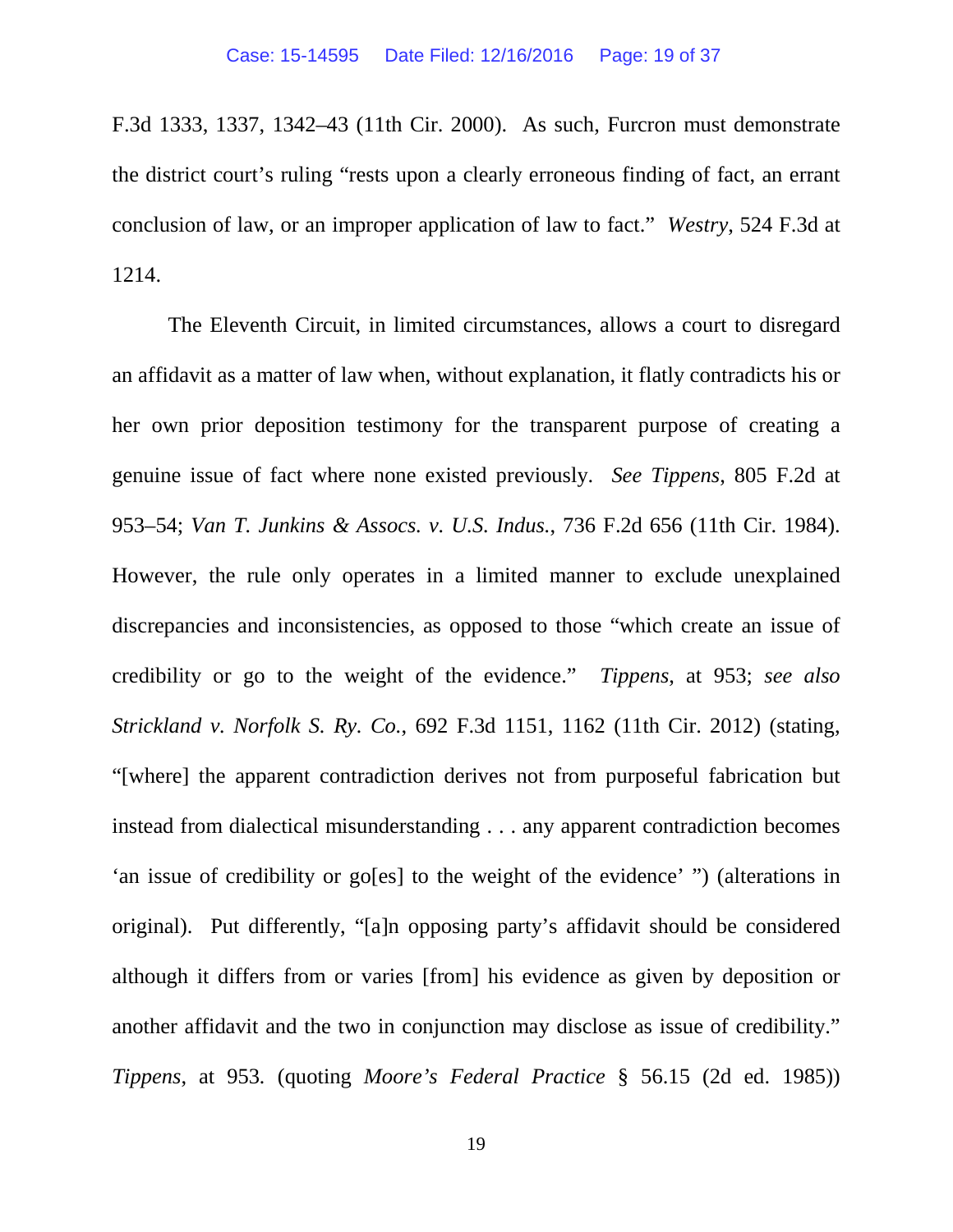## Case: 15-14595 Date Filed: 12/16/2016 Page: 20 of 37

(alterations in original). In any case, the rule should be applied "sparingly because of the harsh effect it may have on a party's case." *Allen v. Bd. of Pub. Educ. For Bibb Cty.*, 495 F.3d 1306, 1316 (11th Cir. 2007) (quoting *Rollins v. TechSouth*, 833 F.2d 1525, 1530 (11th Cir. 1987) (internal brackets omitted).

The Magistrate Judge did not exclude Furcron's entire Declaration as a "sham affidavit," stating "[s]ome of [MCP's] arguments involve issues of credibility, impeachment, and the weight that the testimony should be given, all of which are the province of the factfinder and not the Court." Furcron, however insists that no portion of her Declaration should have been excluded, and that in doing so the Magistrate Judge and the district court made impermissible credibility determinations.

On the sexual harassment claim, the Magistrate Judge specifically excluded statements from Furcron's Declaration on two issues: (1) the frequency at which Seligman "bumped" or "rubbed" against Furcron, and (2) whether Seligman ever touched Furcron with his erection. As to the first, Furcron's Declaration describes Seligman's physical contacts with Furcron as "frequent[]," whereas in her deposition she described the contacts as "maybe twice a week." Noting that Furcron and Seligman had only worked a total of six days together, the Magistrate Judge determined that to the extent "frequently" implies more than two occasions of physical touching, the Declaration contradicts her prior deposition testimony.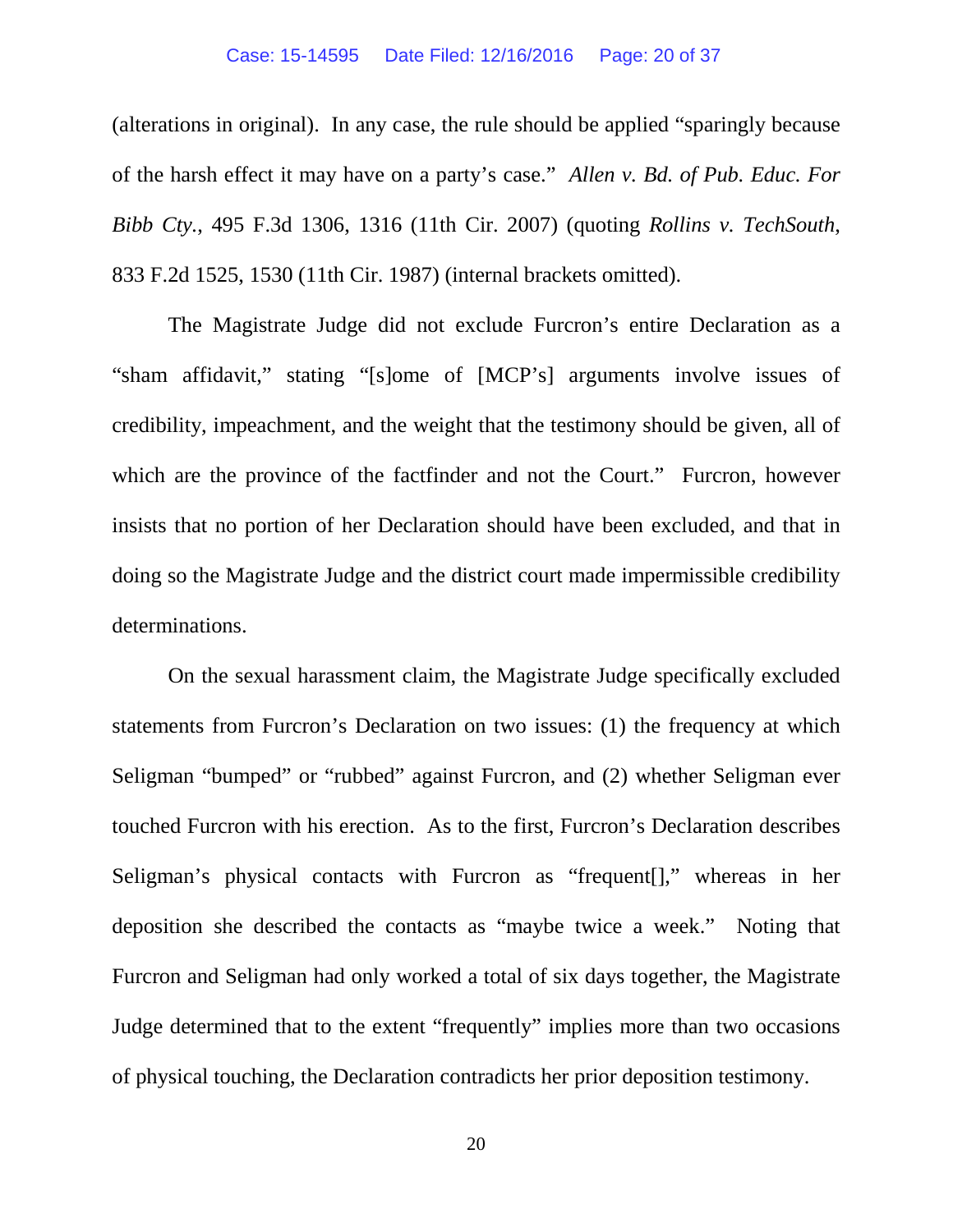#### Case: 15-14595 Date Filed: 12/16/2016 Page: 21 of 37

Regarding whether Seligman's erection actually came into contact with Furcron, when questioned in her deposition, Furcron testified that Seligman's lower body never came into contact with hers, and that she never touched Seligman's erection. In her Declaration, Furcron states that Seligman rubbed against her with an erection. The Magistrate Judge found these statements contradictory, and excluded the Declaration to the extent it alleged that Seligman touched Furcron with an erection.

Though we think the Magistrate Judge's ruling, and the district court's adoption of it, stretches the "sham affidavit" rule to its outer bounds, we cannot say that the determination "rests upon a clearly erroneous finding of fact, an errant conclusion of law, or an improper application of law to fact." *Westry*, 524 F.3d at 1214. That is, we cannot say the ruling amounts to a "clear error of judgment." *Conroy*, 375 F.3d at 1232. Hence, we conclude that the Magistrate Judge's exclusion of the contradictory portions of Furcron's Declaration, and the district court's adoption of the exclusion, does not rise to the level of an abuse of discretion.

# **3.** *The Exclusion of Tameka Johnson's Declaration*

MCP's motion also asked the Magistrate Judge to exclude Johnson's Declaration, arguing that Furcron failed to timely produce it in accordance with Rule 26 of the Federal Rules of Civil Procedure. The Magistrate Judge denied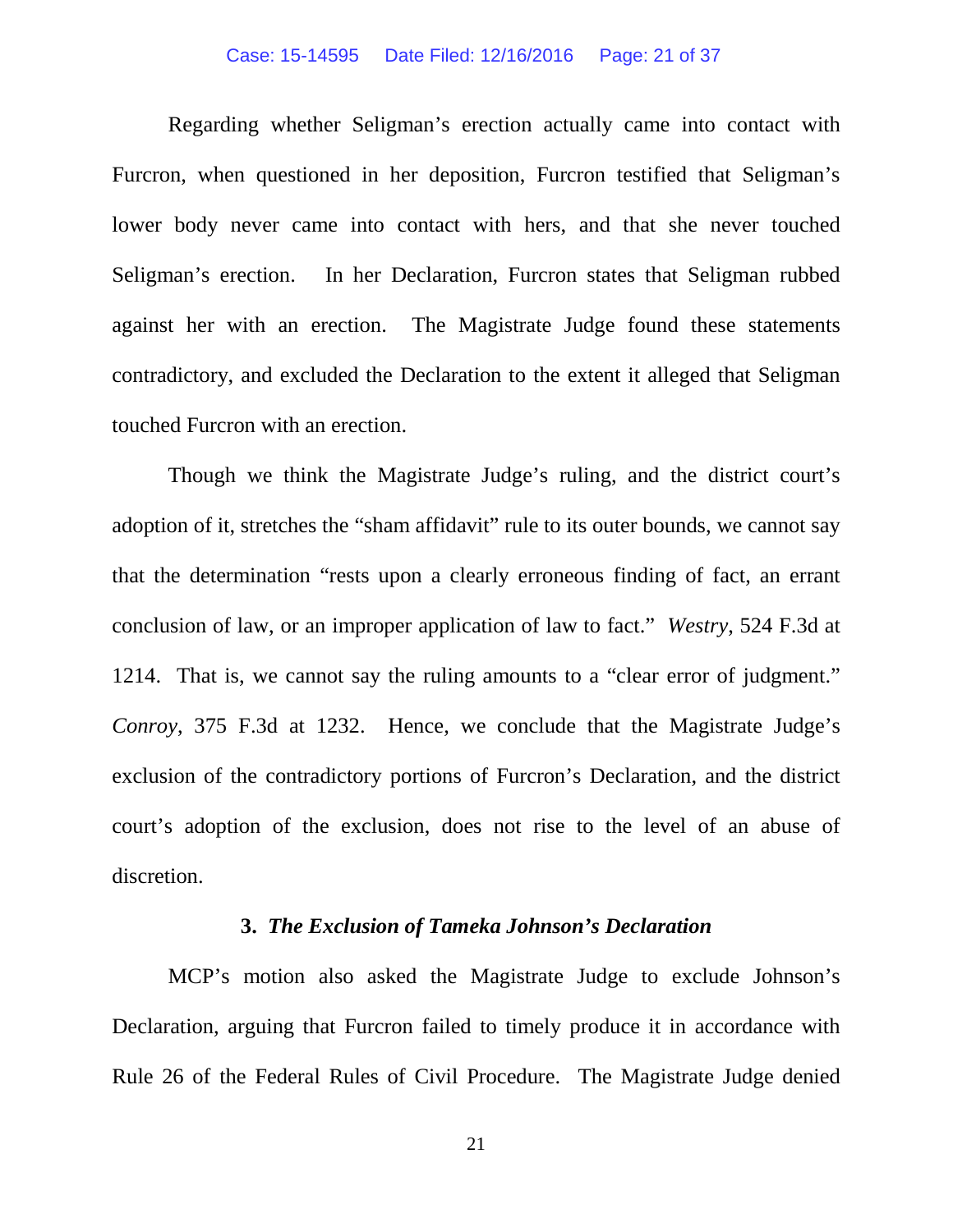MCP's motion on that ground. Nonetheless, he excluded Johnson's Declaration as "largely immaterial"—an alternative basis, and one not asserted in MCP's motion. Furcron timely and specifically objected to the Magistrate Judge's recommendation on this issue. A timely objection to a Magistrate Judge's Report and Recommendation requires a district court to review the objected-to findings or recommendations *de novo*. *See* 28 U.S.C. §636(b)(1). Although the district court's order stated that it "carefully consider[ed]" any objections raised to the Report and Recommendation, the court did not address the objection in its analysis.

Nevertheless, MCP requests the district court's decision to strike Johnson's Declaration be upheld. However, beyond a bare insistence that the Declaration was "properly excluded as immaterial" and raises "serious credibility issues," MCP offers little argument to support the point.<sup>[4](#page-21-0)</sup> At the outset, we note that it is entirely unclear what legal standard the Magistrate Judge and the district court applied in excluding Johnson's Declaration. Having made no findings, "we must determine whether any reasonable view of the evidence supports [the district court's] ruling." *United States v. Bagley, [5](#page-21-1)37 F.2d 162, 167 (5th Cir. 1976).*<sup>5</sup>

The Magistrate Judge's use of the phrase "largely immaterial" alludes to the

<span id="page-21-0"></span><sup>&</sup>lt;sup>4</sup> The irony of arguing "credibility" as a basis for the exclusion of evidence and in support of a grant of summary judgment has not escaped the Court's notice.

<span id="page-21-1"></span><sup>5</sup> In Bonner v. City of Prichard, 661 F.2d 1206, 1209 (11th Cir.1981) (en banc), this court adopted as binding precedent all decisions of the former Fifth Circuit handed down prior to October 1, 1981.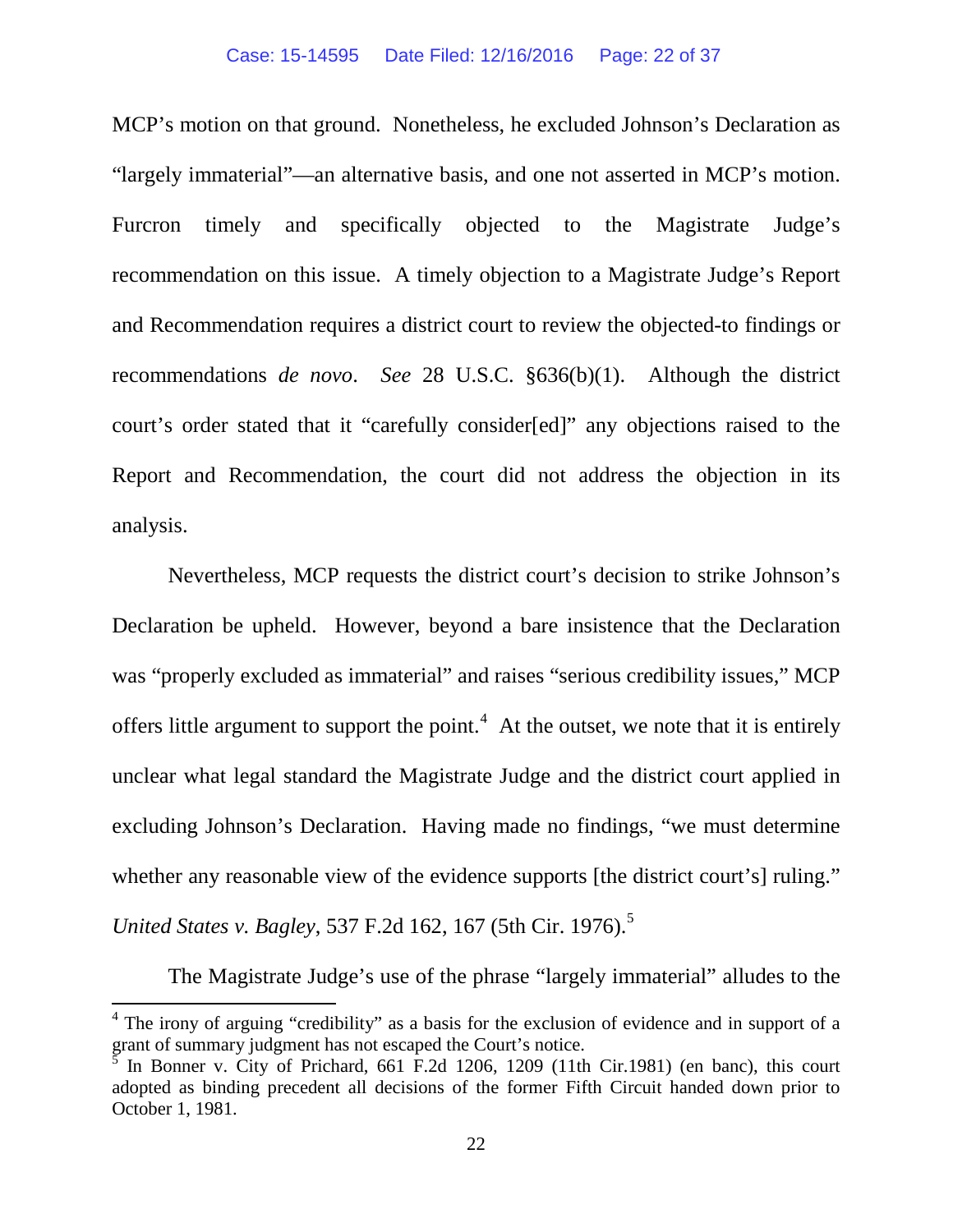"of consequence" language of Rule 401 of the Federal Rules of Evidence. *See*  Advisory Committee Notes on Fed. R. Evid.  $401<sup>6</sup>$  $401<sup>6</sup>$  $401<sup>6</sup>$  Rule 401 provides that "[e]vidence is relevant if: (a) it has any tendency to make a fact more or less probable than would be the case without the evidence; and (b) the fact is of consequence in determining the action." Fed. R. Evid. 401. In her Declaration, Johnson swore, among other things, to the following:

- "When Mr. Seligman would stand with his hands in his pants, he would look at me in a sexual manner. For example, he would look at my breasts and my rear when I bent over."
- "I also witness[ed] Mr. Seligman rubbing up against Myra Furcron and bumping into her."
- "Upon information and belief, Myra Furcron made a complaint of sexual harassment against Mr. Seligman."
- "Myra Furcron told me that she took [a] picture [of Mr. Seligman] in order to support her claim of sexual harassment."

Whether Furcron complained about sexual harassment to her superiors and, more importantly, whether the harassment alleged was "based on sex," are facts made more probable by the inclusion of Johnson's statements. One of the facts to be proved by these statements—that the harassment was "based on sex"—is one

<span id="page-22-0"></span> <sup>6</sup> The Advisory Committee Notes on Rule 401 state:

<sup>&</sup>quot;The rule uses the phrase 'fact that is of consequence to the determination of the action' to describe the kind of fact to which proof may properly be directed. The language . . . has the advantage of avoiding the loosely used and ambiguous word 'material.' "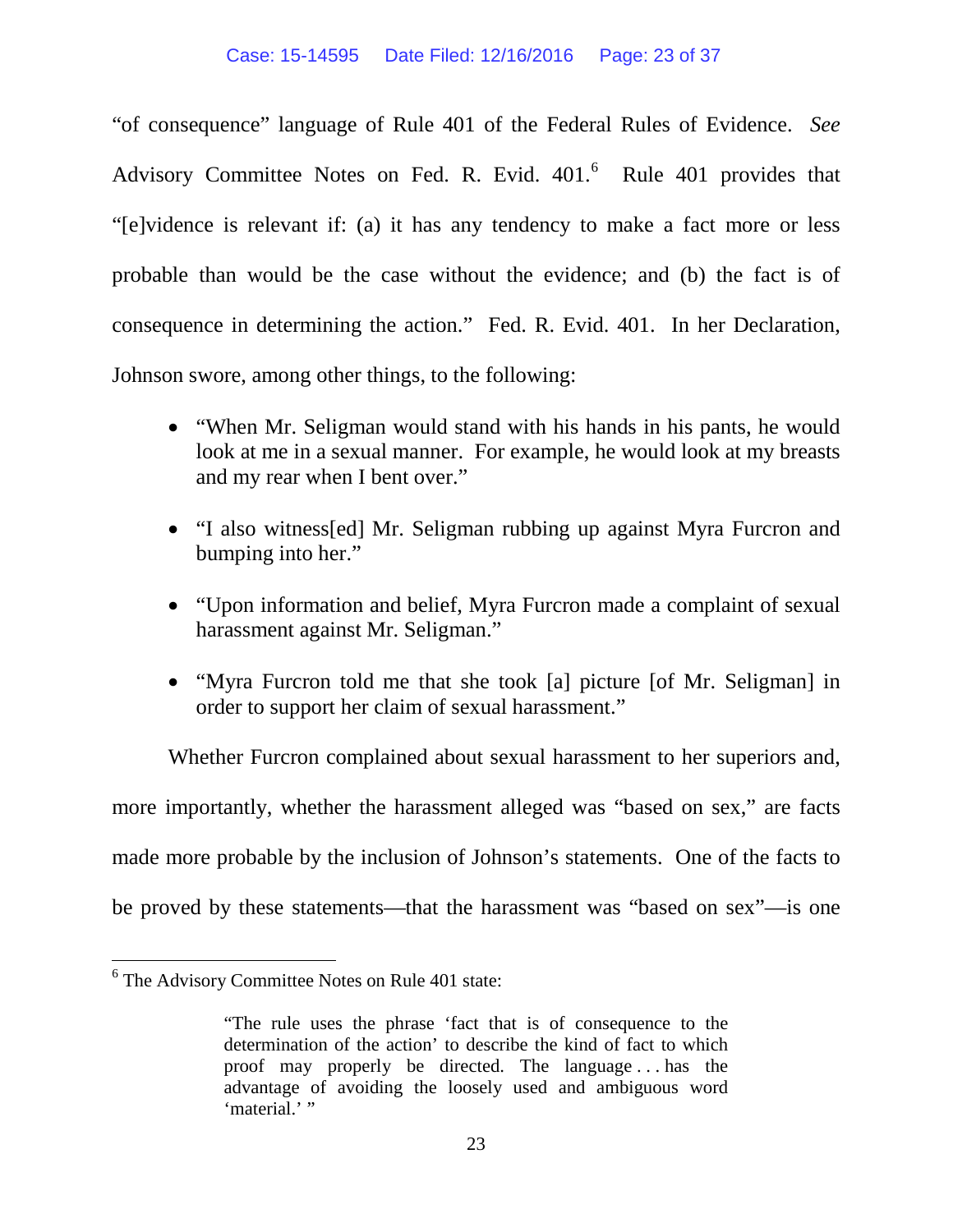## Case: 15-14595 Date Filed: 12/16/2016 Page: 24 of 37

necessary to make out a *prima facie* case for Furcron's claim, and therefore, "is of consequence in determining the action." *Id*. Hence, whatever the reliability of Johnson's sworn statements, no legal basis exists for excluding them as "largely immaterial" under Rule 401.

Moreover, no legal basis is apparent for excluding Johnson's statement under Rules 403 or 404. Rule 403 provides: "The court may exclude relevant evidence if its probative value is substantially outweighed by a danger of one or more of the following: unfair prejudice, confusing the issues, misleading the jury, undue delay, wasting time, or needlessly presenting cumulative evidence." Fed. R. Evid. 403. Though evidence of discrimination is not *per se* admissible under Rule 403, *Sprint/United Management Co. v. Mendhelsohn*, 552 U.S. 379, 388 (2008), there is nothing in the record that would justify an exclusion of Johnson's Declaration under one of the Rule's "danger of" considerations. Indeed, MCP has never suggested—not before the Magistrate Judge's recommendation, not in its reply to Furcron's objection to the recommendation, nor in its Brief—that the decision to exclude the Declaration should be upheld on one of those bases.

In this Circuit, Rule 404(b) permits the admissibility of so-called "me too" evidence to prove intent to discriminate and retaliation. *See Goldsmith v. Bagby*, 513 F.3d 1261, 1285–86 (11th Cir. 2008); *Phillips v. Smalley Maint. Servs., Inc*., 711 F2d 1524, 1532 (11th Cir. 1983) (admission of coworker testimony in sexual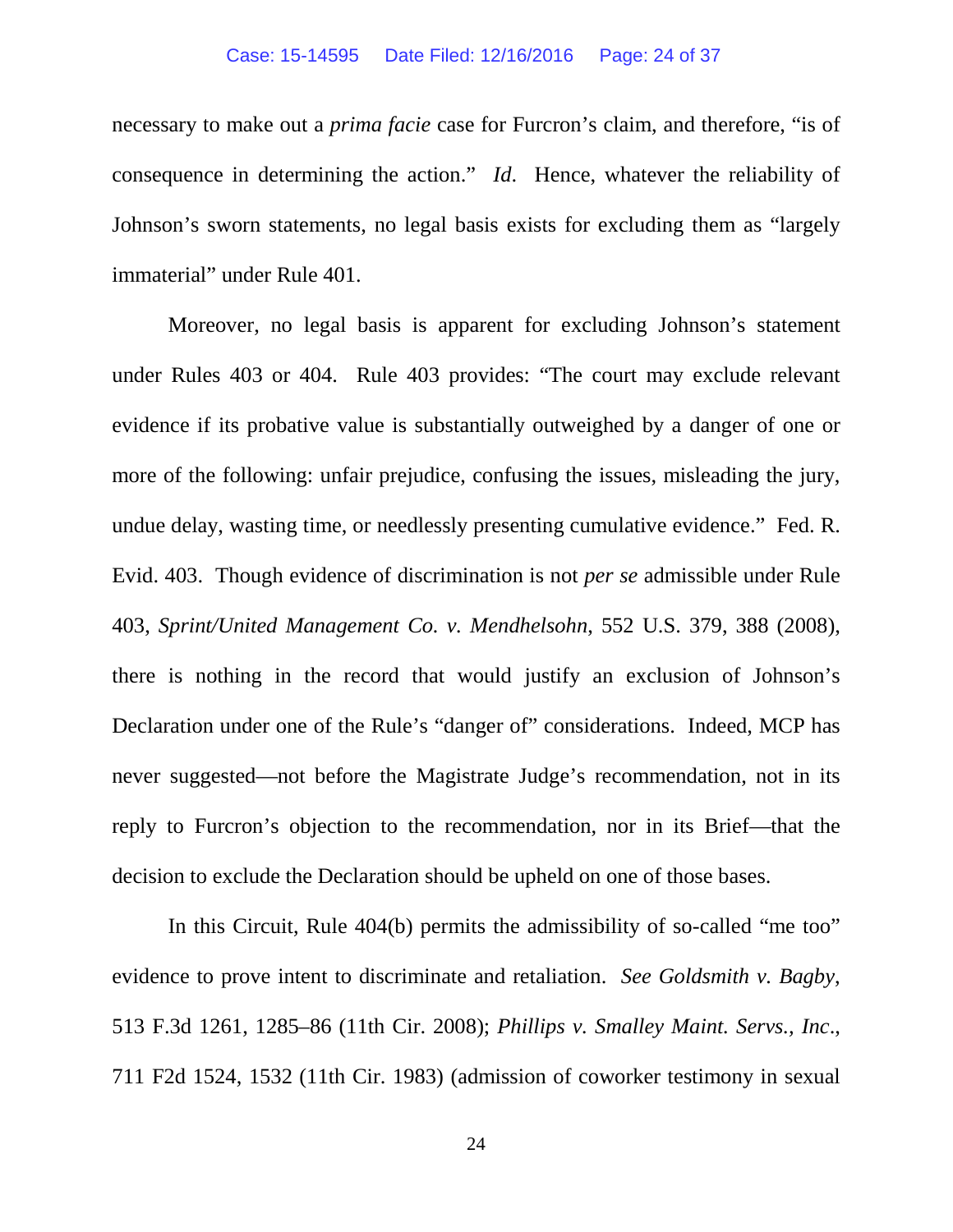## Case: 15-14595 Date Filed: 12/16/2016 Page: 25 of 37

harassment context admissible under Rule 404(b) to prove the defendant's "motive, . . . intent, . . . [or] plan" to discriminate against plaintiff). Again, no justification for excluding Johnson's Declaration is apparent from the record.

A district court's "findings and conclusions . . . must be expressed with sufficient particularity to allow [the reviewing court] to determine rather than speculate that the law has been correctly applied." *Hydrospace-Challenger, Inc. v. Tracor/MAS, Inc.*, 520 F.2d 1030, 1034 (5th Cir. 1975). Here, we are left to guess at the district court's reasons. Nonetheless, we find no sufficient legal basis for the district court to have excluded Johnson's Declaration. As such, it is apparent the district court reached an errant conclusion of law and abused its discretion. *See Westry*, 524 F.3d at 1214.

Moreover, we cannot conclude that the error was harmless. *See Perry*, 734 F.2d at 1446 (stating, "even if error is found it must of course rise above the threshold of harmless error") (quoting *Wallace v. Ener*, 521 F.2d 215, 222 (5th Cir. 1975). As previously discussed, on the sexual harassment claim, the district court denied summary judgment on all grounds except for the "based on sex" requirement. Johnson's Declaration—specifically her statement that Seligman would look at her breasts and buttocks in a sexual manner—suggests that Seligman's conduct was based on Johnson and Furcron's gender. That is, the inclusion of Johnson's Declaration would preclude a grant of summary judgment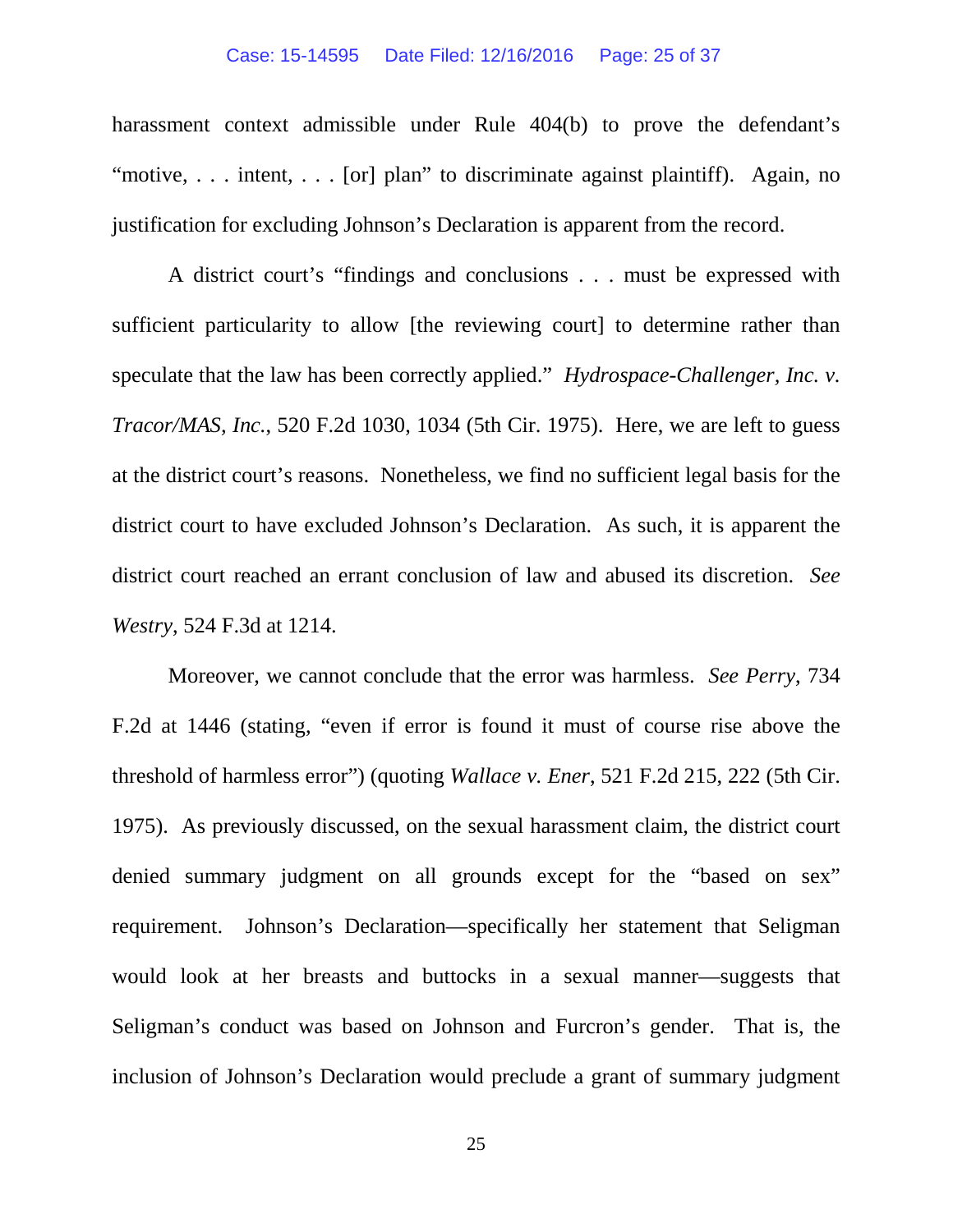## Case: 15-14595 Date Filed: 12/16/2016 Page: 26 of 37

grant under the district court's rationale. Thus, "we cannot say with fair assurance," that the district court's decision "was not substantially swayed [by the exclusion]." *Gosdin*, 803 F.2d at 1159–60. As such, we conclude that Furcron was substantially prejudiced by the exclusion of Johnson's Declaration and hence, we are precluded from affirming the district court's evidentiary ruling.

Nevertheless, evidentiary questions are fact based inquiries, to be determined by the district court in the first instance, and we have been cautioned against engaging in this inquiry on our own. *See Mendhelsohn*, 552 U.S. at 387– 88 ("Rather than assess the relevance of the evidence itself and conduct its own balancing of its probative value and potential prejudicial effect, the Court of Appeals should . . . allow[] the District Court to make these determinations in the first instance, explicitly and on the record."). Instead, "where findings are infirm because of an erroneous view of the law, a remand is the proper course unless the record permits only one resolution of the factual issue." *Pullman-Standard v. Swint*, 456 U.S. 273, 292 (1982); *see also Mendhelsohn*, 552 U.S. at 386 ("A remand directing the district court to clarify its order is generally permissible and [is] the better approach . . . ."); *Hydrospace-Challenger*, 520 F.2d at 1034 (remand ordered where "conclusory" findings of the district court "do not provide for a sufficiently definite predicate for appellate review"); *Thompson v. RelationServe Media, Inc*., 610 F.3d 628, 638 (11th Cir. 2010) (concluding "[r]emand is the better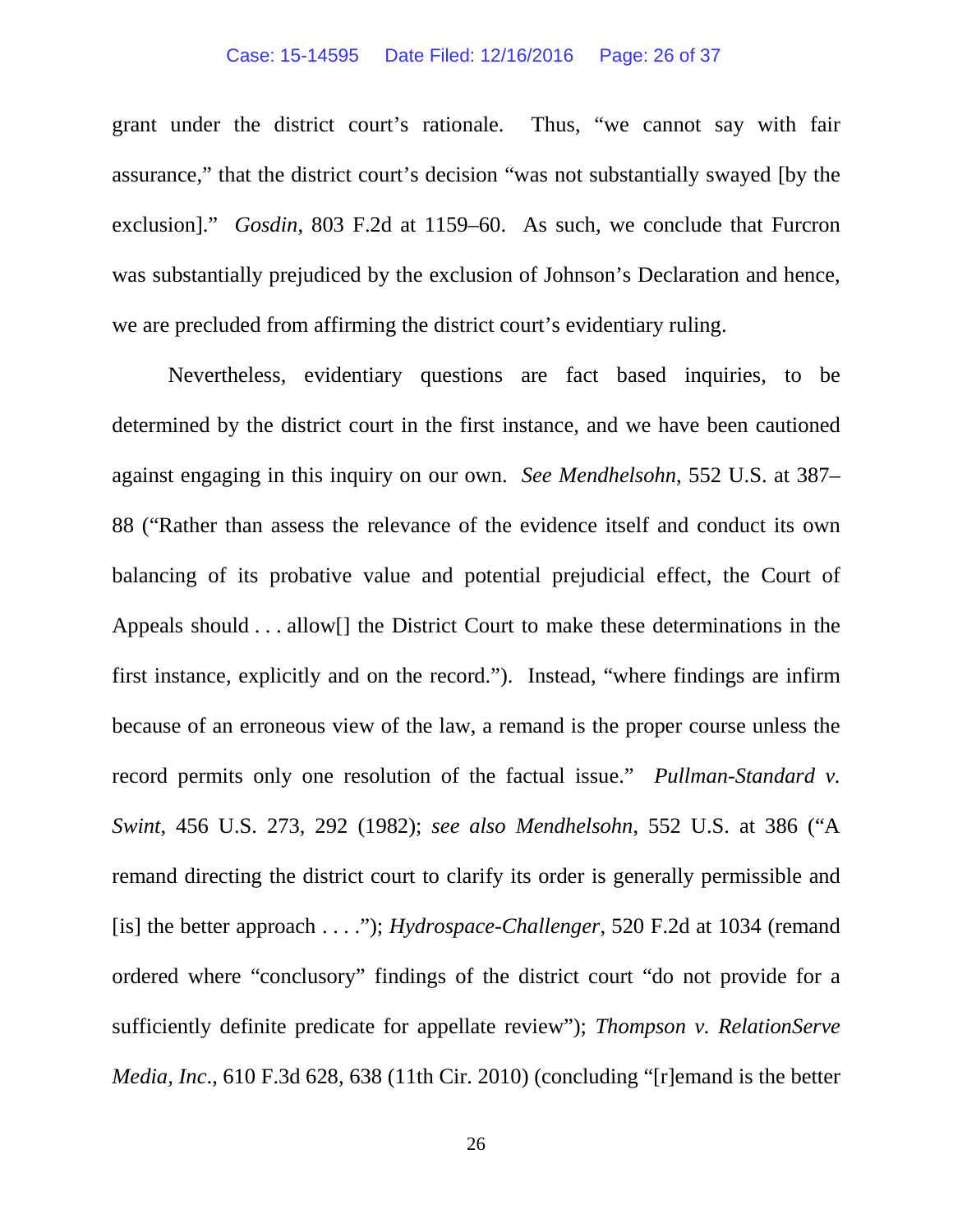route" even though the "extensive record" may have allowed appellate court to make factual determinations on its own).

For the foregoing reasons, on the sexual harassment issue, we vacate the district court's ruling and remand the case for further proceedings consistent with this opinion.

## **B. The Retaliation Claim**

Furcron also argues that the district court erred in granting MCP summary judgment on the retaliation issue. Title VII's anti-retaliation provision also makes it unlawful for an employer "to discriminate against any of his employees . . . because [the employee] has opposed any [unlawful employment] practice," or because of participation in a Title VII investigation or hearing. § 2000e–3(a).

A violation of the anti-retaliation provision can be established by direct or circumstantial evidence. *See Brown v. Ala. Dep't of Transp.*, 597 F.3d 1160, 1174 (11th Cir. 2010). Where, as here, the plaintiff's evidence of retaliation is entirely circumstantial, the burden of proof shifts between the parties in accordance with the framework established in *McDonnell Douglas Corp. v. Green*, 411 U.S. 792 (1973). *See Brown*, 597 F.3d at 1181 (11th Cir. 2010); *Bryant v. Jones*, 575 F.3d 1281, 1307–08 (11th Cir. 2009).

Initially, the employee must establish a *prima facie* case by demonstrating the following essential elements: (1) the employee was engaged in statutorily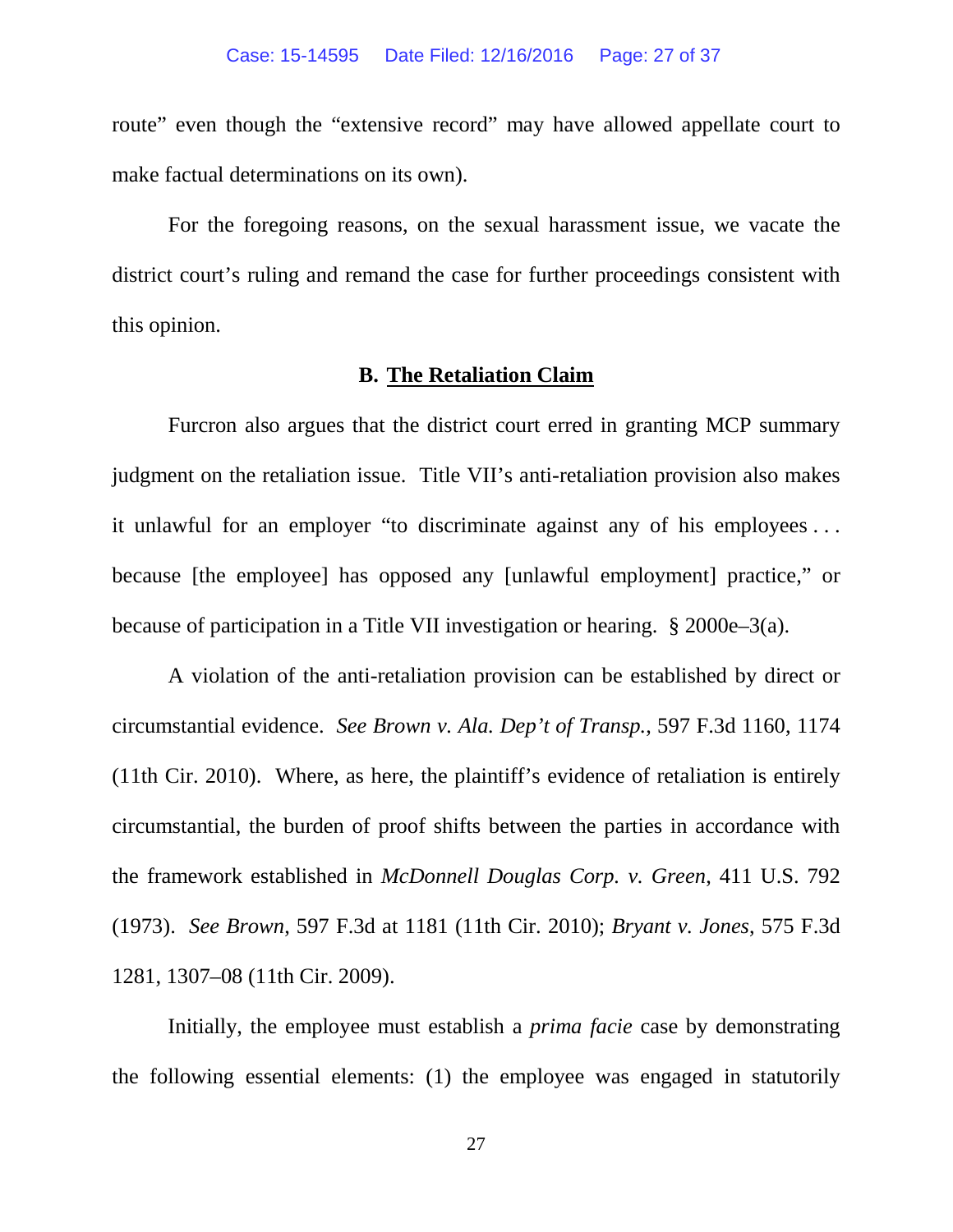protected activity; (2) the employee suffered an adverse employment action; and (3) a causal link exists between the protected activity and the adverse employment action. *Crawford v. Carroll*, 529 F.3d 961, 970 (11th Cir. 2008) (citing *Pennington v. City of Huntsville*, 261 F.3d 1262, 1266 (11th Cir. 2001). "Once a *prima facie* case has been established, the [employer] may come forward with legitimate reasons for the employment action to negate the inference of retaliation." *Goldsmith v. City of Atmore*, 996 F.2d 1155, 1163 (11th Cir. 1993) (citing *Weaver v. Casa Gallardo, Inc.*, 922 F.2d 1515, 1525–26 (11th Cir. 1991)). If the employer is able to advance legitimate reasons for the adverse employment action, the burden shifts back to the employee to demonstrate, by a preponderance of the evidence, that the employer's reasons are pretextual. *Id.*; *Bryant*, 575 F.3d at 1308. "[A]t this stage . . . the plaintiff's burden . . . merges with the ultimate burden of persuading the court that [the plaintiff] has been the victim of intentional discrimination." *Smith v. Lockheed-Martin Corp.*, 644 F.3d 1321, 1326 (11th Cir. 2011) (quoting *Tex. Dep't of Cmty. Affairs v. Burdine*, 450 U.S. 248, 256 (1981)) (internal quotation marks omitted).

# **1.** *Furcron's* **Prima Facie** *Case*

As to the *prima facie* case itself, the Magistrate Judge concluded, and the district court agreed, that Furcron did not establish that she was entitled to benefit from a presumption of discrimination. Although the court found that Furcron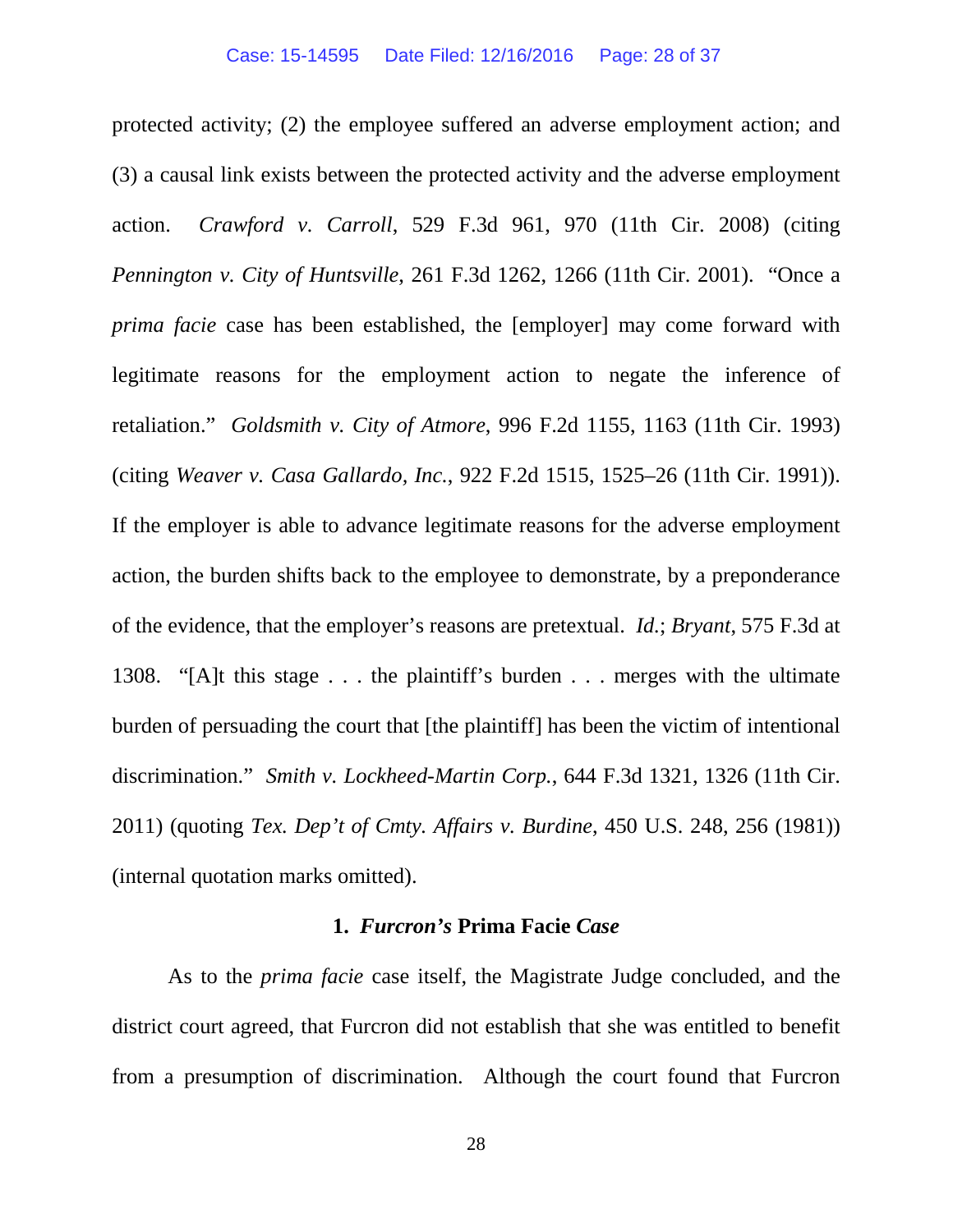#### Case: 15-14595 Date Filed: 12/16/2016 Page: 29 of 37

satisfied the "adverse employment action" and "causal link" elements, it determined she failed to present sufficient evidence that she had opposed an unlawful employment practice. In the district court's assessment, the evidence was not sufficient to show Furcron adequately communicated sexual harassment to her supervisors. As the other elements remain undisputed on appeal, we limit the scope of our inquiry into Furcron's *prima facie* case to determining whether her actions constitute statutorily protected activity under Title VII.

Title VII's protections are not limited to individuals who file formal complaints, but extend to those who voice informal complaints as well. *Rollins v. State of Fla. Dep't of Law Enf't*, 868 F.2d 397, 400 (11th Cir. 1989). However, the statute's protections only reach individuals who "explicitly or implicitly communicate[] a belief that the practice constitutes unlawful employment discrimination." EEOC Compl. Man. (CCH)  $\S 8-11-B(2)$  (2006).<sup>[7](#page-28-0)</sup>

In addition, a plaintiff is required to show that she "had a good faith, reasonable belief that the employer was engaged in unlawful employment practices." *Little v. United Techs., Carrier Transicold Div.*, 103 F.3d 956, 960 (11th Cir. 1997). This burden includes both a subjective and an objective component. *Id.* That is, the plaintiff must not only show that she subjectively (i.e.,

<span id="page-28-0"></span> $<sup>7</sup>$  In August 2016, the EEOC released a Guidance Notice that supersedes the EEOC Compliance</sup> Manual's section on retaliation. *See EEOC Enforcement Guidance on Retaliation and Related Issues*, No. 915.004 (August 25, 2016), https://www.eeoc.gov/laws/guidance/retaliationguidance.cfm. Nevertheless, the language in the Notice is nearly identical to the language quoted from the Compliance Manual.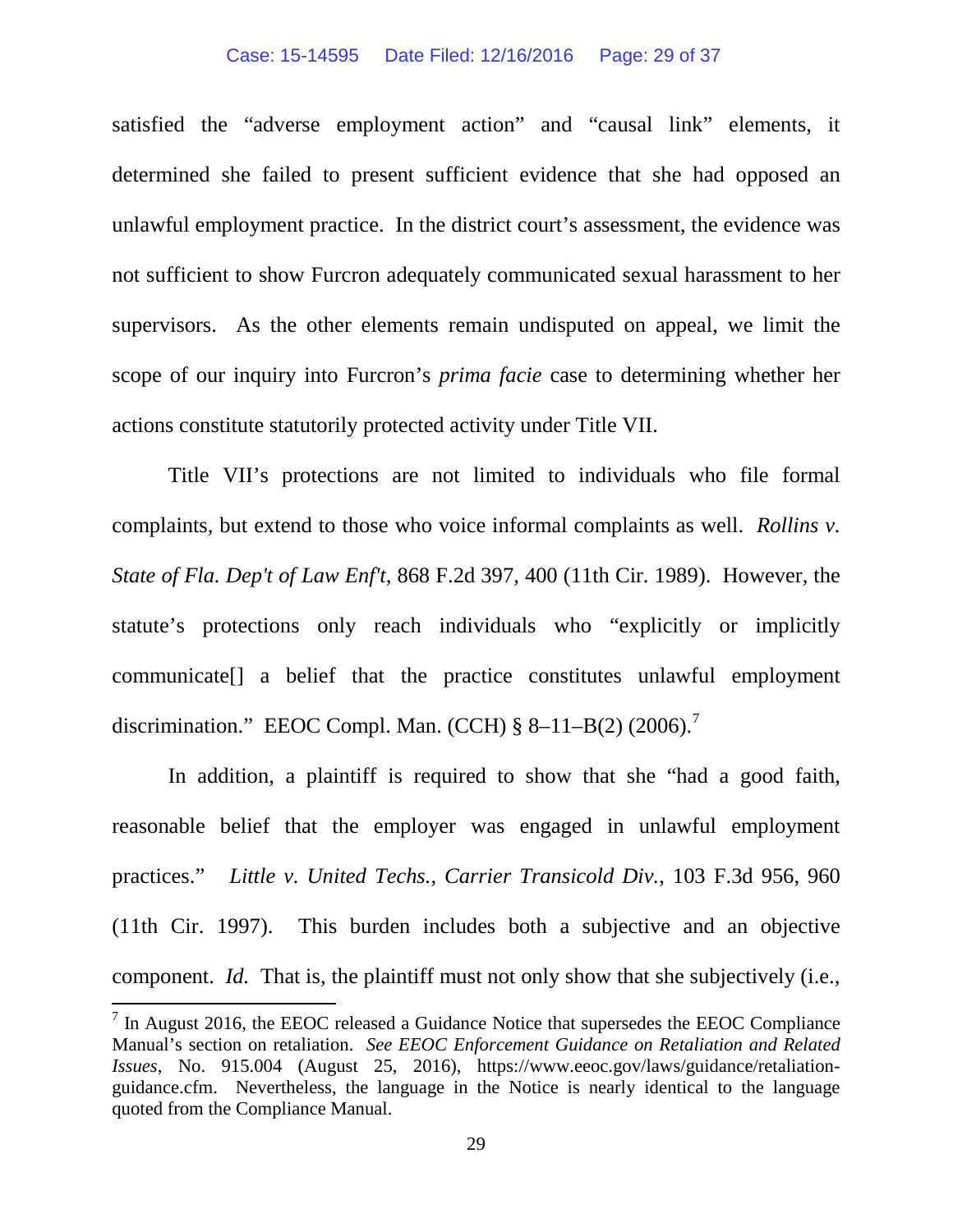in good faith) believed the defendant was engaged in unlawful employment practices, but also that her "belief was *objectively* reasonable in light of the facts and record present." *Id.* (emphasis in original); *Howard v. Walgreen Co*., 605 F.3d 1239, 1244 (11th Cir. 2010). The objective reasonableness of her belief is measured by reference to controlling substantive law. *Butler v. Ala. Dep't of Transp.*, 536 F.3d 1209, 1214 (11th Cir. 2008). Even so, the plaintiff is not required to prove that the discriminatory conduct complained of was actually unlawful. *Little*, 103 F.3d at 960. The conduct opposed need only "be close enough to support an objectively reasonable belief that it is." *Clover v. Total Sys. Servs., Inc.*, 176 F.3d 1346, 1351 (11th Cir. 1999).

MCP does not argue Furcron lacked the necessary subjective good-faith. Instead, MCP argues, and the district court agreed, that Furcron's complaints failed to adequately put her managers on notice of potential sexual harassment. We disagree.

In her deposition<sup>[8](#page-29-0)</sup>, Furcron gave testimony that Seligman would, upon completing tasks given by other employees, return to her work area "like a magnet;" that he would stand within a foot of her while working; and that he would

<span id="page-29-0"></span><sup>&</sup>lt;sup>8</sup> We emphasize that the foregoing testimony is all taken from Furcron's deposition and not her Declaration. As in the sexual harassment claim, the Magistrate Judge and district court excluded portions of Furcron's Declaration relating to the "protected activity" prong of Furcron's *prima facie* case for retaliation. Because we find that Furcron's deposition testimony is sufficient to establish her *prima facie* case, we find it unnecessary to review this specific exclusion for an abuse of discretion.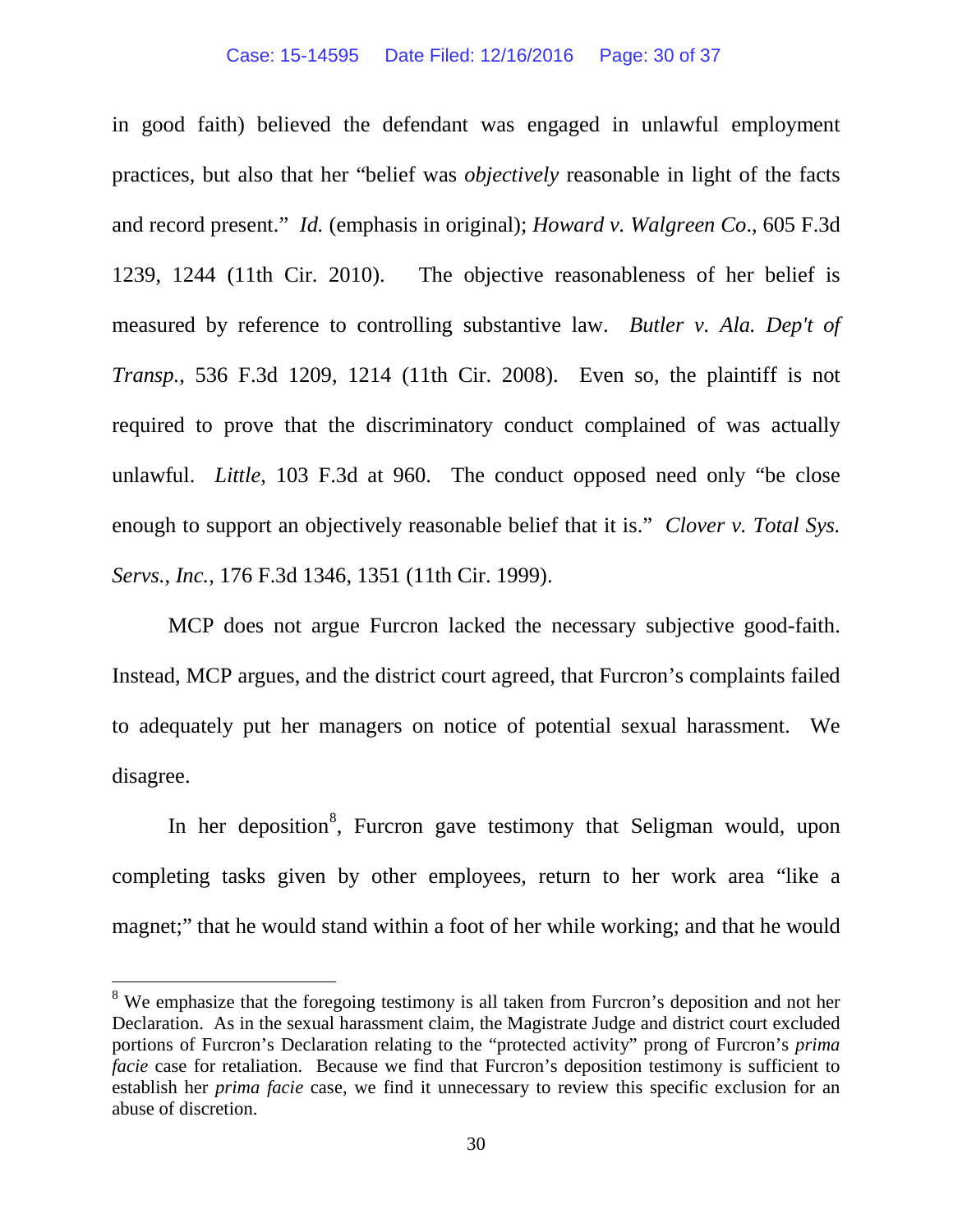stare at her on a daily basis while she worked. Furcron testified that she informed her manager, Maloney, that Seligman was deliberately rubbing against her and that she found it offensive. On another occasion, she showed Maloney a photograph she had taken of Seligman's erection, and explained that she was afraid to "bend down and lift stuff up," and that it was inappropriate for her to work under those conditions. Senior Operations Manager Wright—while not agreeing that a picture of an erect penis shown throughout the workplace automatically signals a potential sexual harassment complaint—admitted that it qualifies as a "serious incident," and "draw[s] a red flag for somebody to call [Human Resources]." The December 5th email, while primarily stating Furcron's concerns regarding her own safety, also expressed discomfort at Seligman's constant erections. We need not continue.

The "burden of establishing a *prima facie* case . . . is not onerous." *Burdine*, 450 U.S. at 253. And "workplace conduct cannot be viewed in isolation, but rather is to be viewed cumulatively, and in its social context . . . ." *Reeves v. C.H. Robinson Worldwide, Inc.*, 594 F.3d 798, 807 (11th Cir. 2010). Thus, in light of the evidence, we cannot agree with the district court that Furcron, rather than communicate her opposition to unlawful practices, merely relied on MCP to infer that discrimination had occurred. Instead we find that the nature and severity of the conduct complained of, as well as the content of the complaints themselves, are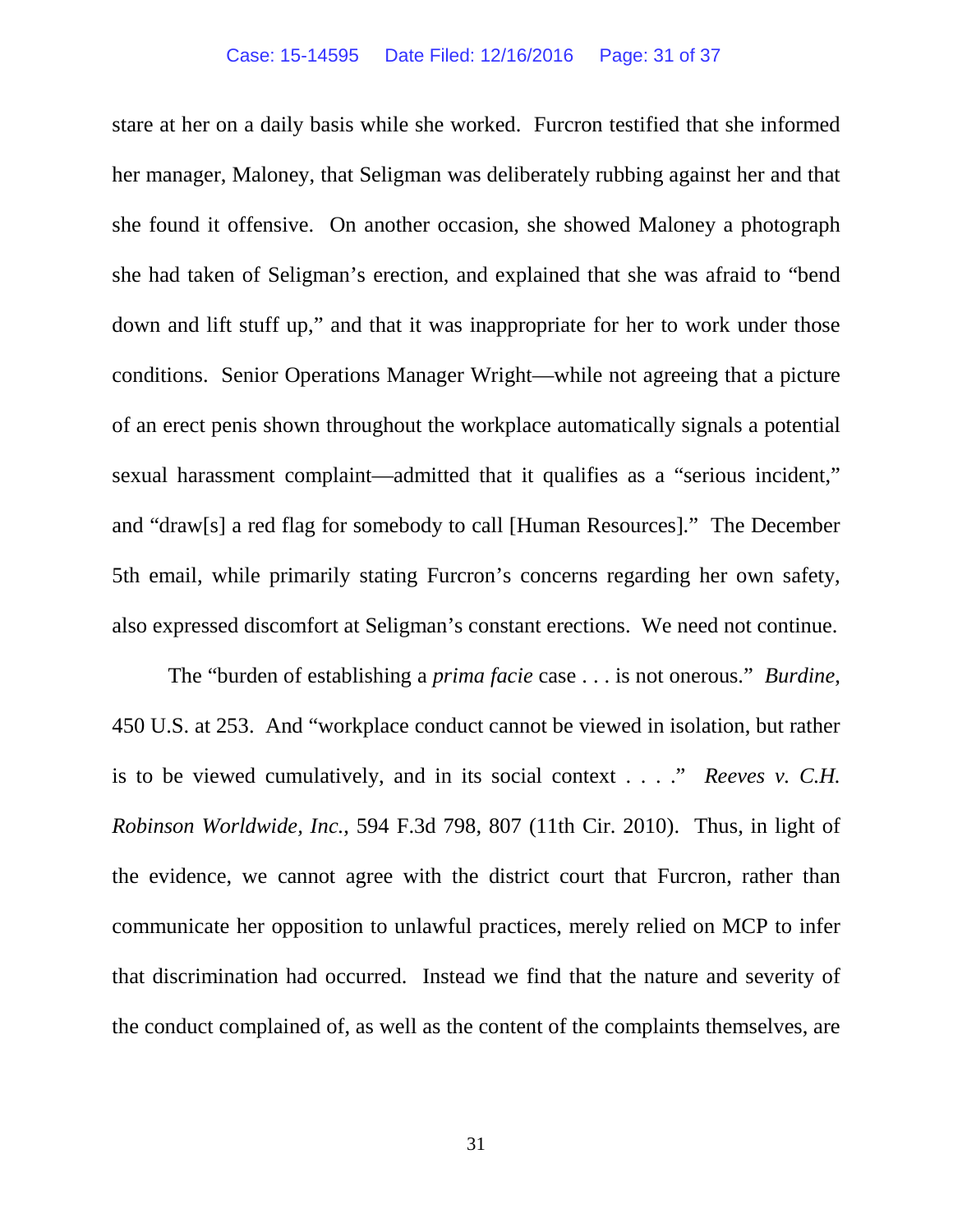"close enough to support an objectively reasonable belief" that the conduct opposed constituted sexual harassment. *Clover*, 176 F.3d at 1351.

# **2.** *MCP's Rebuttal of Furcron's* **Prima Facie** *Case*

Our inquiry is not over, however, as the *prima facie* case merely "raises an inference of discrimination only because we presume these acts, if otherwise unexplained, are more likely than not based on the consideration of impermissible factors." *Burdine*, 450 U.S. at 254 (quoting *Furnco Constr. Corp*. *v. Waters*, 438 U.S. 567, 577 (1978)). Thus, the burden shifts to MCP to rebut the presumption of discrimination by producing evidence that Furcron was terminated for a legitimate, nondiscriminatory reason. *Id.* at 254; *City of Atmore*, 996 F.2d at 1163. If sufficiently explained, the presumption falls away. *Burdine*, 450 U.S. at 255. The burden is "exceedingly light," *Smith v. Horner*, 839 F.2d 1530, 1537 (11th Cir. 1988), and we need not be persuaded that the defendant was actually motivated by the reasons offered. *Burdine*, 450 U.S. at 254. Whether the "defendant has met its burden of production . . . involve[s] no credibility assessment." *St. Mary's Honor Ctr. v. Hicks*, 509 U.S. 502, 509 (1993). It is sufficient for the defendant to produce admissible evidence that raises a genuine issue of fact as to whether discrimination has occurred. *Id*.

MCP offers three nondiscriminatory reasons for terminating Furcron: (1) that Furcron showed other employees a photograph of Seligman's crotch area in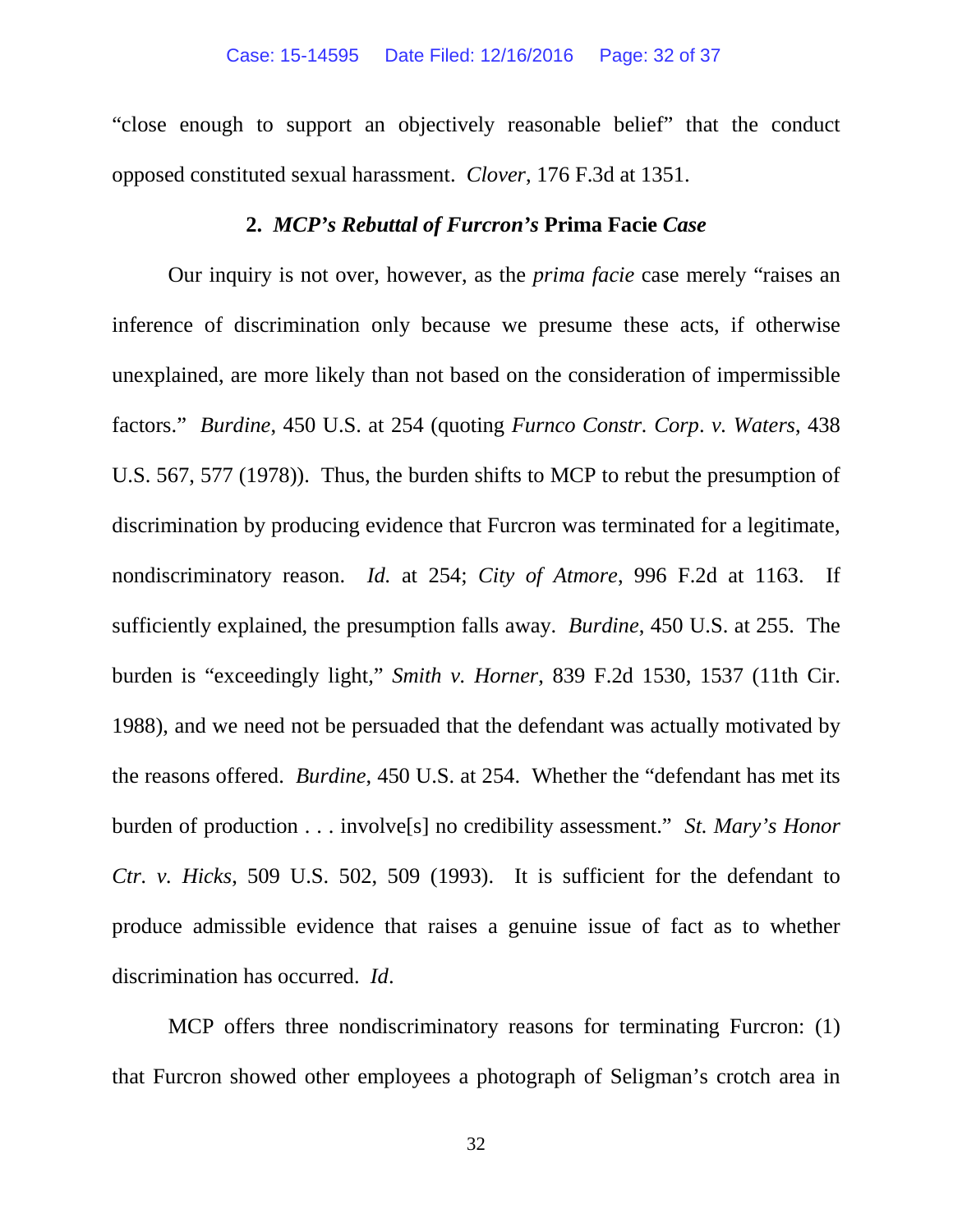### Case: 15-14595 Date Filed: 12/16/2016 Page: 33 of 37

violation of MCP's harassment policy; (2) that she continued to show the photograph after she was instructed by management not to; and (3) the Furcron discussed a confidential employment matter with MCP's client. MCP's rationales for terminating Furcon are supported by deposition testimony and other extrinsic evidence, which includes a policy prohibiting harassment in the form of "written or graphic material that denigrates or shows hostility or aversion toward an individual or group" on the basis of sex or disability. Furcron does not dispute that she showed a photograph of Seligman with an erect penis to other employees. MCP also produced evidence showing (1) that Furcron was told at the December 5th meeting not to discuss the company's pending investigation, and (2) that Furcron contacted Coca-Cola a short time after the meeting in violation of this directive.

MCP's evidence raises a genuine issue of fact as to the reasons for her termination. *See id.* Hence, MCP has carried its burden, and the presumption of discrimination must drop from the case. And although Furcron laments the district court's "absolute deference" to MCP's alleged reasons for the termination "despite conflicting evidence," we remind her the determination at this stage "can involve no credibility assessment." *Hicks*, 509 U.S. at 509. Thus, the burden shifts back to Furcron to demonstrate pretext. *City of Atmore*, 996 F.2d at 1163; *Bryant*, 575 F.3d at 1308.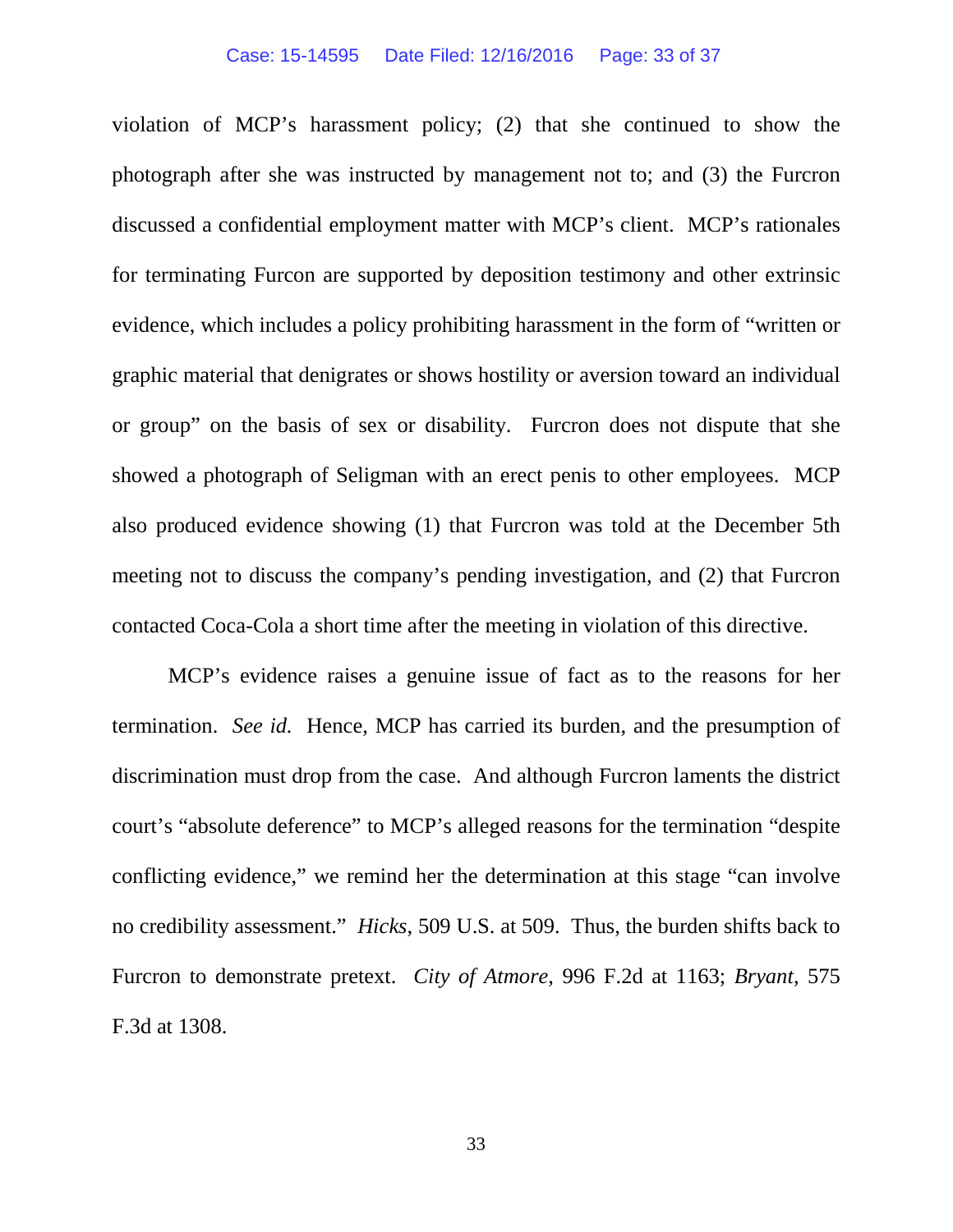# **3.** *Pretext*

As MCP has adequately articulated legitimate, nondiscriminatory reasons for the termination, the burden shifts to Furcron "to come forward with evidence, including the previously produced evidence establishing the *prima facie* case, sufficient to permit a reasonable factfinder to conclude that the reasons given by [MCP] were not the real reasons for the adverse employment decision." *Combs v. Plantation Patterns*, 106 F.3d 1519, 1528 (11th Cir. 1997) (citing *Burdine*, 450 U.S. at 256).

Furcron is entitled to survive summary judgment only "if there is sufficient evidence to demonstrate the existence of a genuine issue of fact as to the truth of each of the employer's proffered reasons for its challenged action." *Id.* at 1529. "Conclusory allegations of discrimination, without more, are not sufficient to raise an inference of pretext . . . ." *Mayfield v. Patterson Pump Co.*, 101 F.3d 1371, 1376 (11th Cir. 1996) (quoting *Isenbergh v. Knight-Ridder Newspaper Sales, Inc.*, 97 F.3d 436, 443–44 (11th Cir. 1996)). To show pretext, the evidence produced "must reveal such weaknesses, implausibilities, inconsistencies, incoherencies or contradictions in the employer's proffered legitimate reasons for its actions that a reasonable factfinder could find them unworthy of credence." *Vessels v. Atlanta Indep. Sch. Sys.*, 408 F.3d 763, 771 (11th Cir. 2005) (quoting *Cooper v. Southern Co.*, 390 F.3d 695, 725 (11th Cir. 2004)) (internal quotation marks omitted). In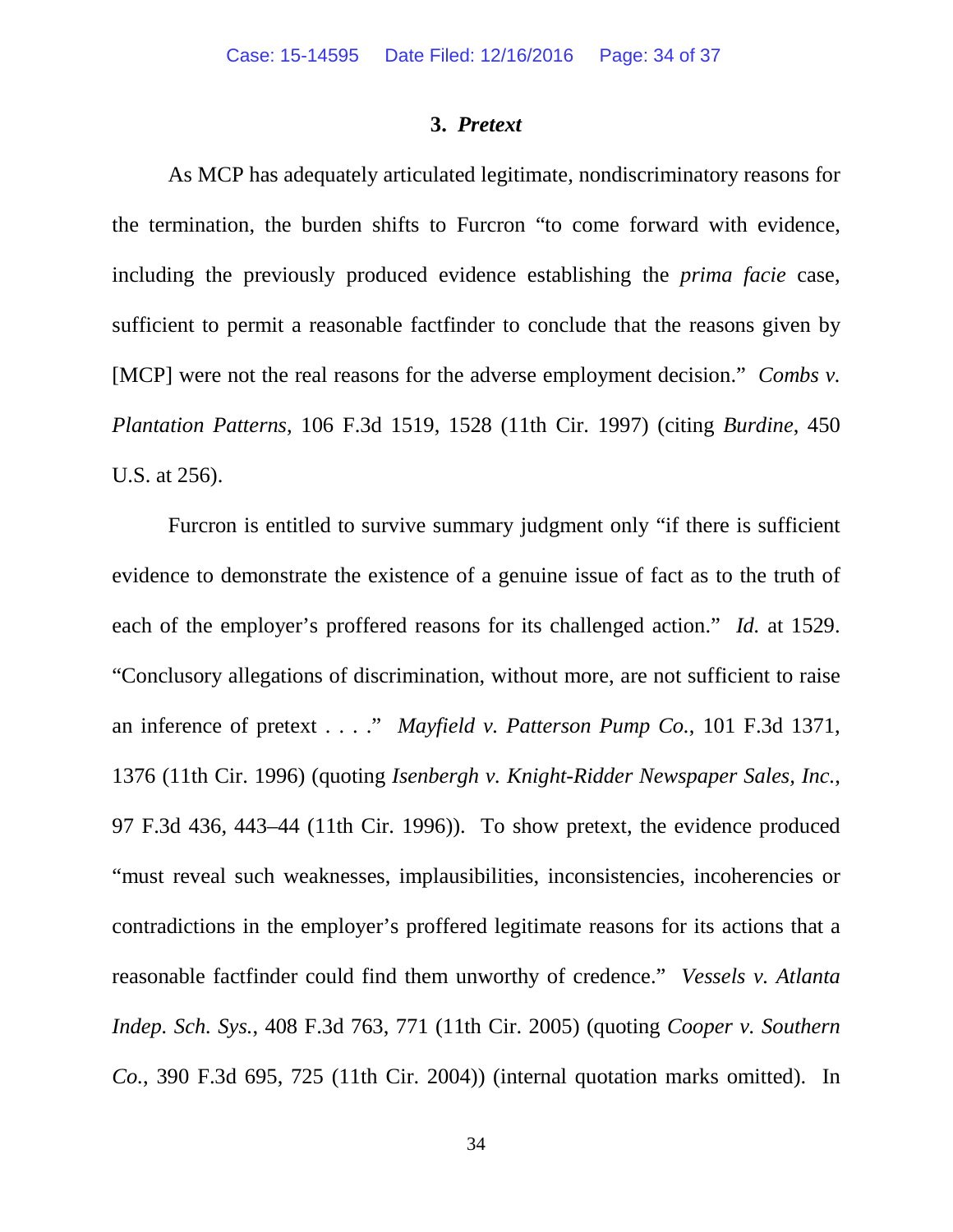## Case: 15-14595 Date Filed: 12/16/2016 Page: 35 of 37

short, Furcron must meet each proffered reason "head on and rebut it, and [she] cannot succeed by simply quarreling with the wisdom of that reason." *Chapman v. AI Transp.*, 229 F.3d 1012, 1030 (11th Cir. 2000).

Far from addressing each of MCP's rationales "head on," Furcron argues, matter-of-factly, that she violated no work rules. Instead, she asserts, her photographing of Seligman's erection was at the direction of a former supervisor, who instructed her to photograph any improprieties she witnessed in the workplace. Notwithstanding the wisdom of the alleged instructions, or whether they could reasonably be understood to apply to this particular set of circumstances, the argument does little to weaken MCP's claim that Furcron's conduct violated the clear terms of their policy proscribing harassment. And even if we assume that the directive to not show the photograph to other individuals was only given at the December 5th meeting, it likewise does not follow that no violation of MCP's policy took place prior to the meeting.

As it appears the terms of MCP's harassment policy are directed specifically to this type of conduct—and Furcron does not argue otherwise—her showing photographs of Seligman's crotch area to other co-workers would, presumably, amount to a violation. Indeed, Senior Operations Manager Wright characterized the conduct as "draw[ing] a red flag for somebody to call [Human Resources]." Moreover, Wright gave uncontradicted testimony that he had instructed Furcron to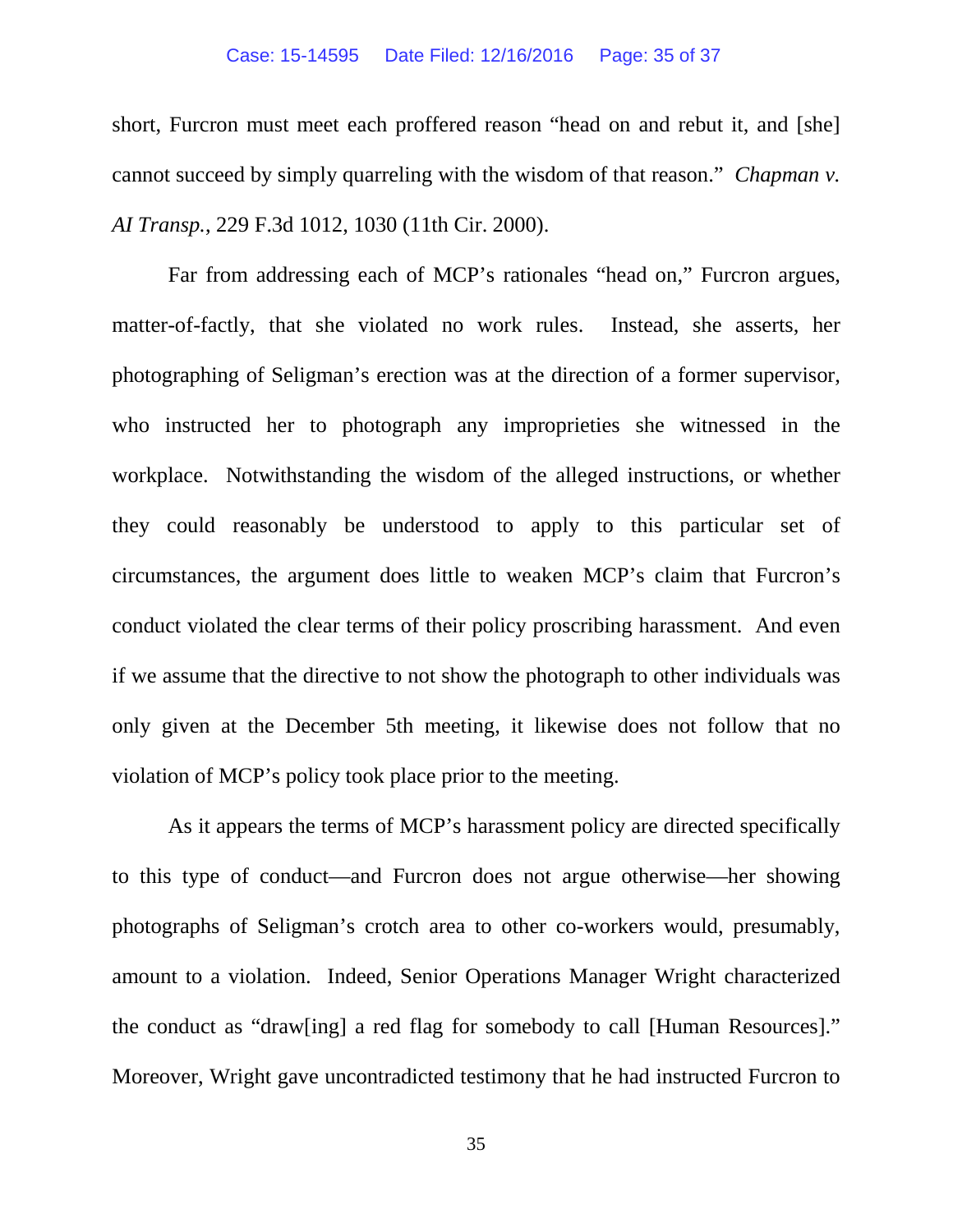not take pictures of associates on a prior occasion. Thus, Furcron's argument on this point amounts to "quarrelling with the wisdom" of MCP's given reasons for termination, rather than exposing inconsistencies and contradictions in those reasons. *Id.* 

Furcron fares no better with her final argument. She contends that in her Separation Notice, MCP "does not state that [Furcron] showed the picture of Seligman in violation of orders, nor does it make any mention of [Furcron] contacting [MCP's] client regarding the incidents with Seligman; it accuses her of engaging in sexual harassment by taking the photograph." This, she says, is evidence of how MCP's rationales for termination have evolved throughout the litigation. The Separation Notice reads, under "Reason for Separation:"

> Taking sexually suggestive pictures of a male Associate's "private area" without his permission or knowledge, stored them in her camera and displayed the pictures to several other Associates. The actions of Ms. Furcron were unwelcomed and have been deemed offensive and disrespectful and not appropriate for the workforce. On December 5, 2012 Myra was suspended after admitting that she had in fact taken the picture without the Associate's knowledge and showed it to the other Associates.

This does not appear to the Court to qualify as evidence of "evolving rationales" on the part of MCP. In fact, the statement is fully consistent with the first nondiscriminatory reason offered for termination—that Furcron showed other employees a photograph of Seligman's crotch area in violation of MCP's